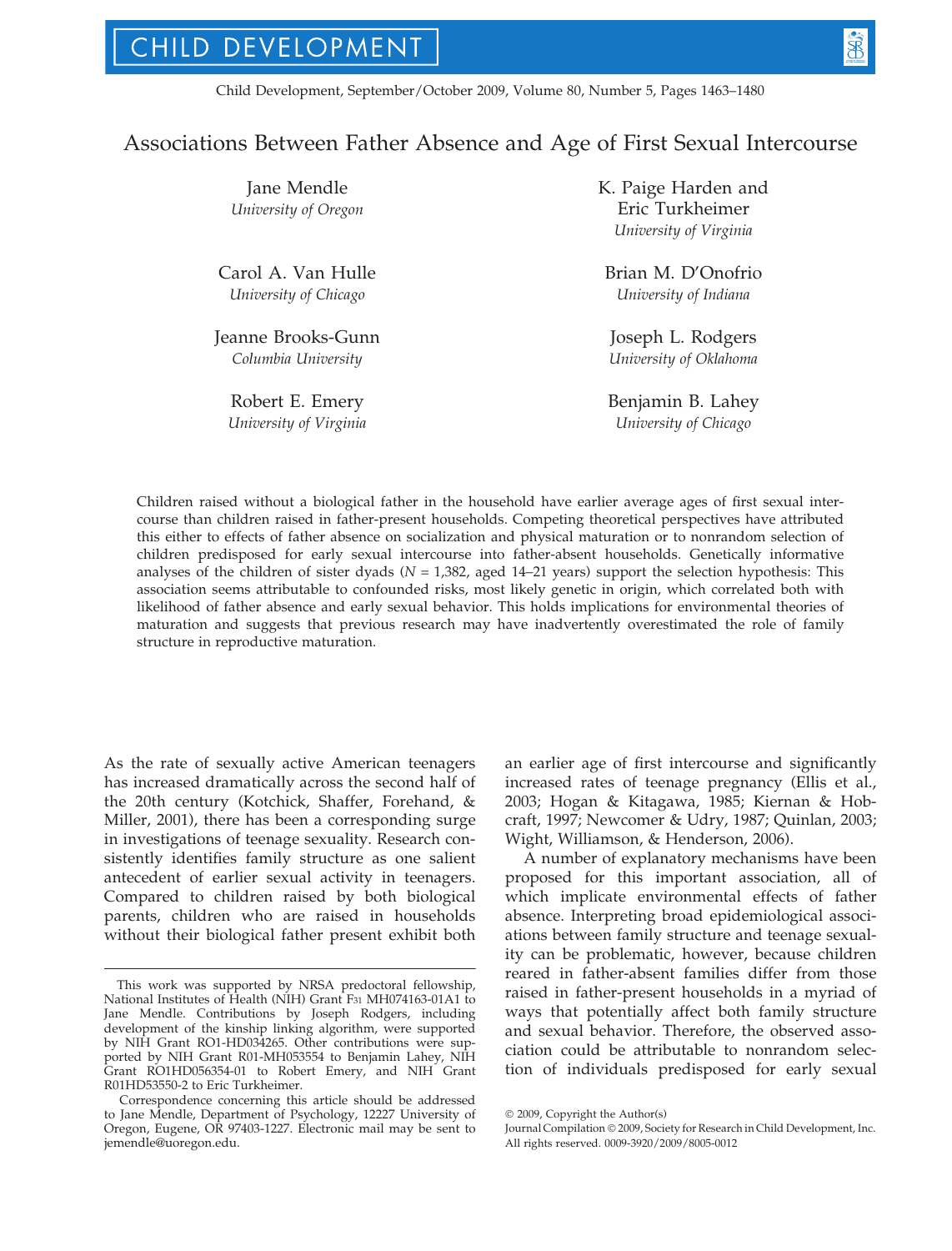activity into father-absent families rather than proximal environmental influences.

### Proposed Environmental Explanations of Father Absence

There are multiple theoretical explanations for the association between father absence and early sexual activity. Evolutionary theories propose that a key adaptive function of early childhood is to encode information that shapes future reproductive strategies, by regulating both physical and motivational pathways of sexual behavior (Belsky, Steinberg, & Draper, 1991; Belsky et al., 2007; Draper & Harpending, 1982). Father absence is seen as the linchpin in a set of detrimental early childhood experiences that determine whether an individual's future mating and childrearing will be oriented toward a ''quality or a quantity pattern'' (Belsky et al., 1991, p. 650). Because children from fatherabsent homes observe unstable, conflicted, or stressed parental relationships, they learn that resources are scarce, people untrustworthy, and relationships opportunistic. They mature in such a way that reproduction is geared toward mating rather than parenting, tending to have accelerated sexual onset, multiple sexual partners, and erratic relationships. In contrast, children from more secure two-parent family environments allocate reproductive effort to a single partnership, later onset of sexual behavior, and greater investment in fewer offspring.

Paternal investment theory, an extension of Belsky et al. (1991), posits that the developmental pathways underlying female reproductive behavior are especially responsive to the father's family role and parenting behavior (e.g., Draper & Harpending, 1982; Ellis, 2004; Ellis & Garber, 2000). The quality of paternal care and level of paternal involvement in parenting is believed to influence pubertal maturation and sexual behavior independent of other stressors present in the family system. By articulating a more specific and more powerful role for father involvement, father absence correspondingly becomes more salient. Even more importantly, the characteristics of the absent father seem to determine the extent of maturational acceleration; girls from father-absent households marked by exposure to serious paternal dysfunction reach menarche ahead of either their non-father-absent sisters or father-absent girls whose fathers demonstrated more stable behavior prior to family disruption (Tither & Ellis, 2008).

A second theoretical perspective argues that parent sexual behavior acts as a socializing force for

children's sexual behavior. Parents, both explicitly and implicitly, model sexual attitudes and behaviors for their children (Kotchick et al., 2001; Thornton & Camburn, 1987). Because adolescents reared in single-parent households may have parents engaging in sexual behavior with partners to whom they are not married, the children may be more likely to view nonmarital sexual intercourse as normative (Wu & Thomson, 2001). Indeed, adolescents born to very young mothers are more likely to become teenage parents themselves (Hardy, Astone, Brooks-Gunn, Shapiro, & Miller, 1998). Nevertheless, some studies suggest that parent–child dialogues about sexuality are associated with reduced rates of risky sexual behavior during adolescence (Stone & Ingham, 2002; Wellings et al., 2001), although others have produced conflicting results (Huebner & Howell, 2003).

A third theoretical perspective holds that a single-parent family structure may facilitate adolescent sexuality due to reduced parental control (Hogan & Kitagawa, 1985; Newcomer & Udry, 1987). Two parents may more closely monitor their children's activities and social networks, reducing opportunities for sexual activity. Alternatively, it may simply be more difficult for adolescents to challenge the limits set by two parents rather than one. These hypotheses are buoyed by a breadth of empirical findings that less parental supervision is associated with an earlier age of onset of sexual behaviors, more sexual partners, and reduced contraceptive use (Borawski, Ievers-Landis, Lovegreen, & Trapl, 2003; Browning, Leventhal, & Brooks-Gunn, 2005; Hogan & Kitagawa, 1985; Huebner & Howell, 2003; Mandara, Murray, & Bangi, 2003; Wight et al., 2006). In fact, girls who come from households with greater parental monitoring are more likely to consider timing of first intercourse ''just right,'' a notable finding given that the vast majority of sexually active adolescent girls consider their initial sexual encounter too early (Cotton, Mills, Succop, Biro, & Rosenthal, 2004).

### Potential Selection Factors

There is reason to believe that the correlation between father absence and early offspring sexual initiation reflects confounded genetic or environmental selection factors rather than a direct effect of father absence on sexual behavior. For example, the role of socioeconomic hardship seems especially pertinent, as rates of early sexual activity are highest among adolescents raised in low-socioeconomic-status (SES) families (Browning, Leventhal, & Brooks-Gunn, 2004; Kotchick et al., 2001). Accordingly, life-course adversity models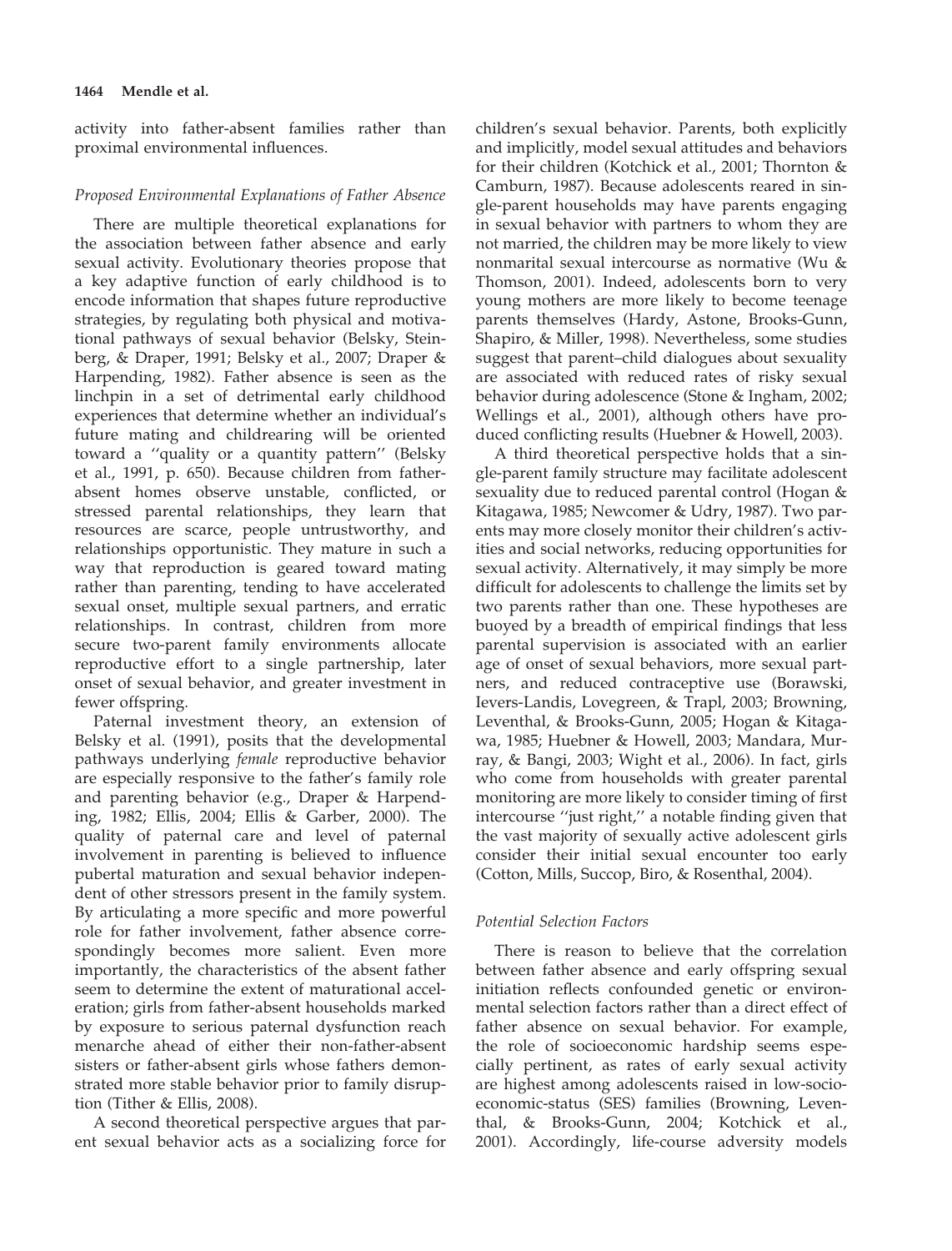conceptualize early sexual development within the framework of familial and ecological stress (Coley & Chase-Lansdale, 1998; Fergusson & Woodward, 2000; Hogan & Kitagawa, 1985), viewing father absence as a secondary element of social and environmental strain. Cumulative life exposure to poverty, violence, lack of educational opportunities, and reduced parental resources increase likelihood of early sexuality and pregnancy. Because father absence correlates with these factors, it also correlates with earlier sexual onset. A second salient environmental factor that may confound the link between father absence and early sexuality is religiosity, as some religious affiliations discourage both premarital sexual intercourse and promote traditional two-parent family structure.

Genetic factors could also function as selection factors. Timing of first intercourse is heritable (Dunne et al., 1997; Mustanski, Viken, Kaprio, Winter, & Rose, 2007; Rowe, 2002) and further linked with timing of first pregnancy (Udry, 1979). Early first pregnancy, in turn, increases the likelihood of nonresident fathers for offspring (Gee & Rhodes, 2003). Therefore, mothers who are genetically ''at risk'' for early sexual activity transmit these genes to their children and are at increased risk for raising these children without biological fathers present. This scenario is known as passive gene–environment correlation because the genetic factors that influence the timing of first sexual intercourse also affect likelihood of exposure to the putative environmental influence of father absence.

Both early sexual activity and failure to maintain monogamous relationships in adulthood can additionally be considered facets of a more general, genetically influenced externalizing syndrome (Jessor & Jessor, 1977). Children who exhibit externalizing behaviors early in life display elevated rates of both early and risky sexual behavior during adolescence (e.g., Bardone, Moffitt, Caspi, Dickson, & Silva, 1996; Woodward & Fergusson, 1999), and individuals who become adolescent parents are significantly more likely to have engaged in serious delinquent acts (Emery, Waldron, Kitzmann, & Aaron, 1999; Gillmore, Lewis, Lohr, Spencer, & White, 1997; Stouthamer-Loeber & Wei, 1998). In adults, antisocial behavior predicts nonresidential paternity (Jaffee, Moffitt, Caspi, & Taylor, 2003), severe marital conflict (Smith & Farrington, 2004), and subsequent divorce (Champion, Goodall, & Rutter, 1995). The association between father absence and early sexual activity, therefore, may be due to transmission of externalizing-related genes from parent to child. In fact, shorter alleles of the

X-linked androgen receptor (AR) gene have been associated with aggression, impulsivity, high number of sexual partners, and divorce in males and with earlier ages of physical maturation in females (Comings, Muhleman, Johnson, & MacMurray, 2002; but see Jorm, Christensen, Rodgers, Jacomb, & Easteal, 2004, for a failure to replicate).

### Comparing the Children of Sisters

Given the breadth of potential genetic and environmental confounds, it is difficult to discriminate the extent to which father absence influences timing of sexual behavior, independent of related factors. Many studies have found that this association persists even after controlling for variables such as race ⁄ ethnicity, SES, neighborhood qualities, and parental monitoring (Day, 1992; Devine, Long, & Forehand, 1993; Miller et al., 1997; Upchurch, Aneshensel, Sucoff, & Levy-Storms, 1999). Nevertheless, it is impossible to control for all potentially relevant covariates in statistical analyses, especially genetic factors. One solution is to use a quasi-experimental design that can distinguish genetic and environmental influence, such as comparisons of the offspring of biological sisters.

Comparing the children of sisters who vary in their level of genetic relatedness controls for the environmental and genetic factors that are shared by siblings (Dick, Johnson, Viken, & Rose, 2000). Suppose Sister A raises her children without a biological father present in the household, but Sister B raises her children in a father-present household. If father absence influences timing of sexual behavior independent of correlates, we would expect only the children of Sister A to display accelerated rates of first intercourse because only they have been exposed to the critical environmental stimulus. But if the association is mediated by some environmental or genetic risk, the two sisters should have children who manifest roughly comparable ages of first sexual activity. A similar design (comparing the children of twins) has been successfully employed to investigate associations between various aspects of child adjustment and environmental predictors such as marital conflict (Harden et al., 2006), adolescent motherhood (Harden et al., 2007), stepfather presence (Mendle et al., 2006), harsh punishment (Lynch et al., 2006), divorce (D'Onofrio et al., 2005, 2006), parental schizophrenia (Gottesman & Bertelsen, 1989), and parental alcohol problems (Jacob et al., 2003).

The present study uses offspring of sister dyads to discriminate among the several plausible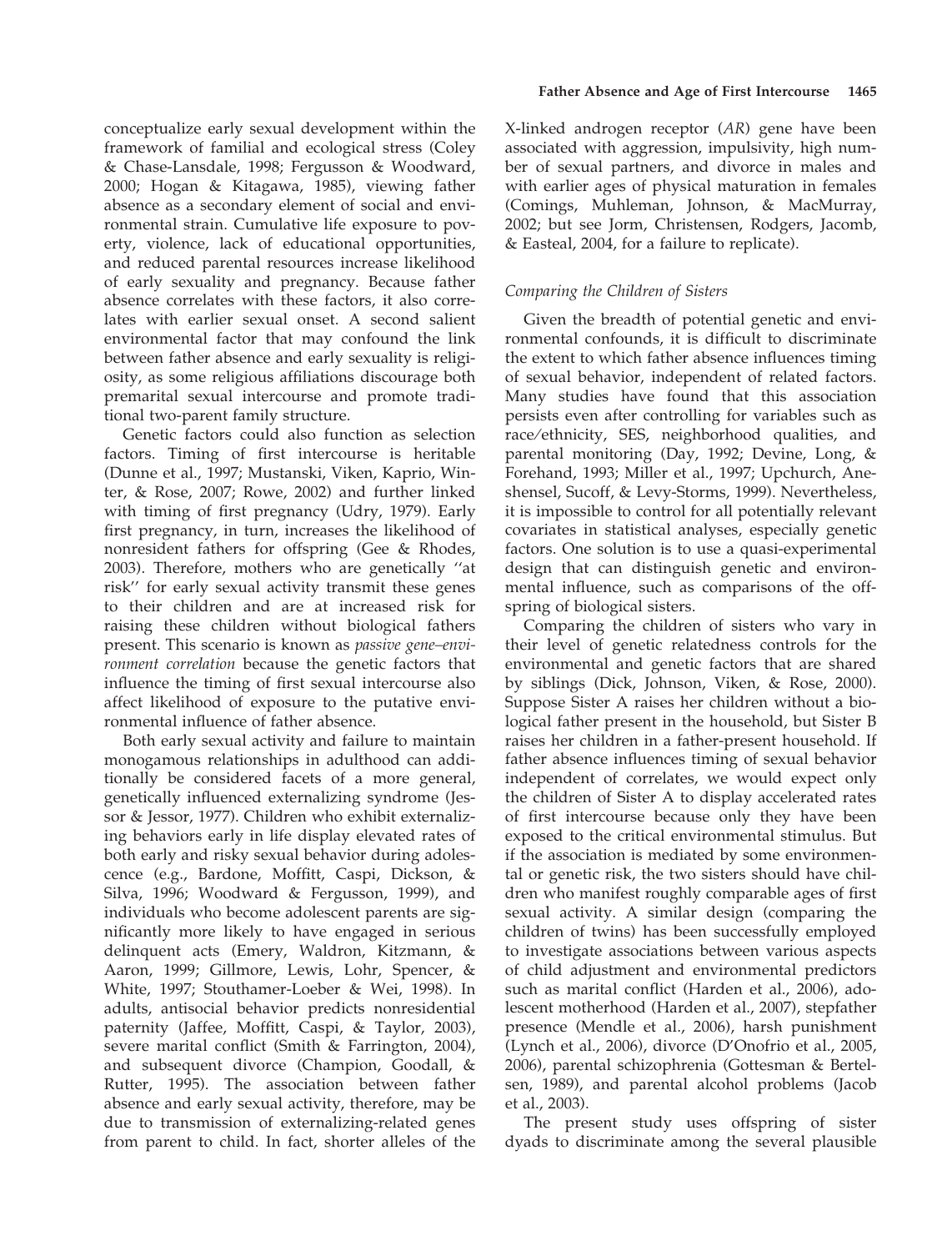explanations for the association of paternal absence and earlier age of first sexual intercourse. Because the sister dyads (and, correspondingly, their offspring) differ in their level of genetic relatedness, they vary both in their exposure to father absence and in their exposure to potential confounding variables, either genetic and environmental in origin. By accounting for these uncontrolled confounds in data from a large and diverse population-based sample, this method allows a more accurate assessment of the extent to which father absence influences the timing of offspring's first intercourse.

#### Method

#### Participants

Mothers. Data on the maternal generation of sister dyads come from the National Longitudinal Study of Youth (NLSY79), a study originally funded by the Bureau of Labor Statistics to investigate the U.S. workforce. Data collection began with a probability sample of adolescents aged 14– 21 years, randomly selected through a multistage, stratified design using counties, census block groups, and enumeration districts as sampling units, followed by a screening of nearly 75,000 households. Of the 12,781 adolescents identified in 1978 as eligible for the study, 11,406 were interviewed in 1979 (90%). This included an oversampled group of minority and economically disadvantaged youth. NLSY79 participants were reinterviewed annually through 1994 and biennially from 1994 to the present. Retention rates during follow-up assessments were 90% or better during the first 16 waves and have remained above 80% since then. Particularly relevant for the current analyses, data were collected on all qualified adolescents residing in the sampled households at the time of assessment, meaning the NLSY79 generation can be organized into sister pairs (as shown in Figure 1). In some households, first cousins were reared together as siblings; for simplification purposes, we refer to all participants raised in the same household as "sister" pairs.

Offspring. Beginning in 1986, biennial assessments of the biological children of the females in the NLSY79 sample were conducted (termed CNLSY; children of the males in the sample were not assessed). Mothers provided information on a breadth of information about their children, including behavior, temperament, and home environment. Beginning in 1994, CNLSY offspring aged



(244 Complete Sister Pairs, 191 Incomplete Pairs)

Figure 1. Organization of NLSY79 and CNLSY samples. Note. Circles represent females; squares represent males. Number of children per nuclear family ranged from 1 to 9. Solid black fill represents always father absence; broken black fill represents partial father absence.

14 years and older were directly interviewed every 2 years on family interactions, substance abuse, delinquent activities, and other aspects of the transition to adulthood, including age of first sexual intercourse. The current analyses investigate age of first intercourse in a CNLSY subsample, termed the offspring of sister pairs, who were at least 14 years old by the 2006 assessment and whose mothers had sisters raised in the same household of origin. This subsample comprises 1,382 offspring (691 male, 691 female) born to 679 mothers from 435 NLSY79 households of origin (488 mothers from 244 complete sister pairs and 191 mothers whose sisters did not participate in CNLSY follow-up). Age in this subsample ranged from 14 to 33 years old at the 2006 assessment  $(Mdn = 21 \text{ years}, SD = 3.9)$ , mode = 17 years). It should be noted that although the maternal generation of the NLSY is a nationally representative group of adolescents aged 14–21 in 1979, their offspring, whose outcomes are the focus of this project, would not be considered representative until all offspring are born (Chase-Lansdale, Mott, Brooks-Gunn, & Phillips, 1991).

### Measures

Father absence. The NLSY79 mothers reported at each assessment whether each child's biological father was absent or present in the household in which their children were being raised. From these longitudinal data, we constructed a category of biological father absence to indicate whether children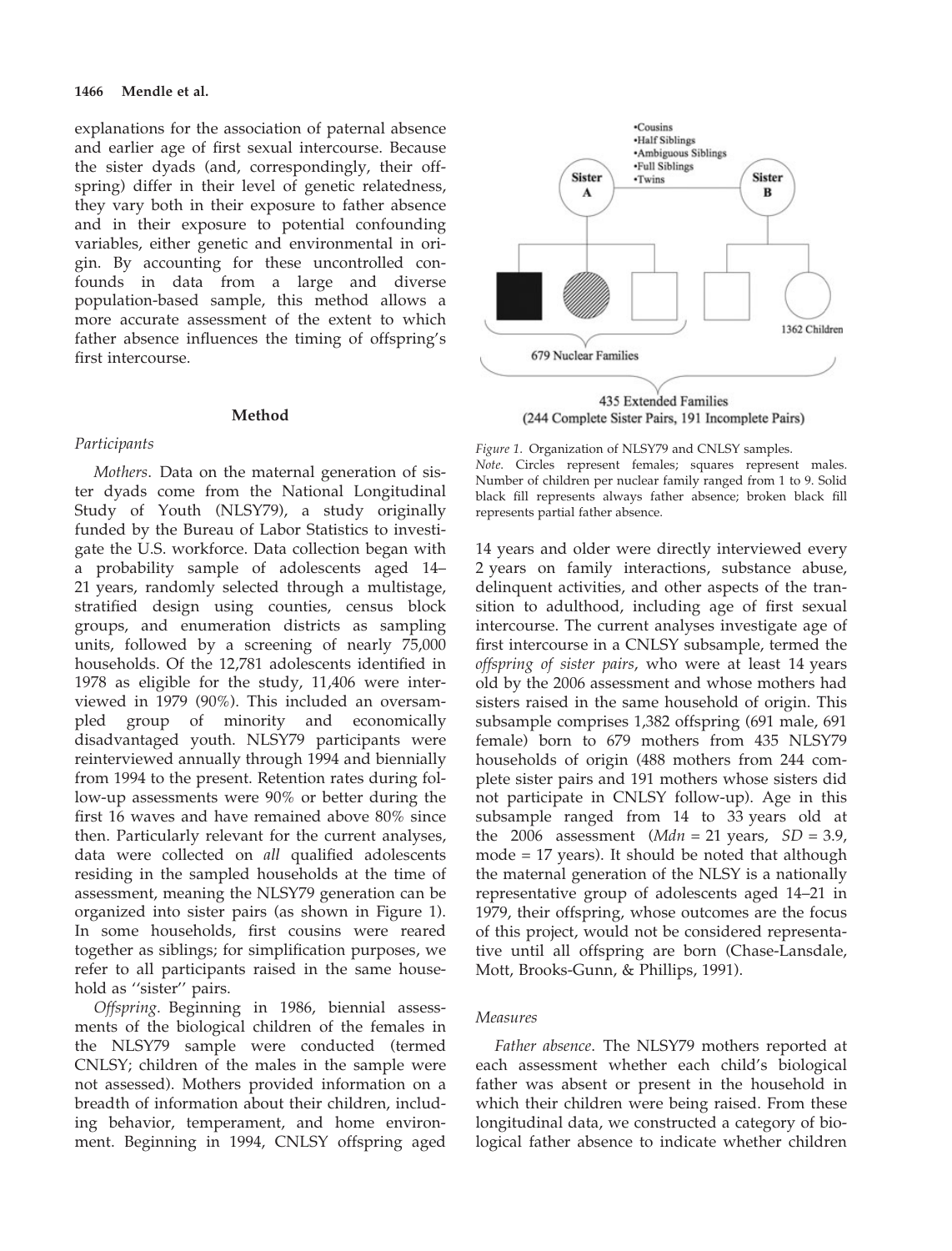were raised without fathers in the household since birth (termed always absent;  $N = 345$ , 25.0%); raised with fathers who were absent for some time after birth and before age 14, when the young adult interview replaced the maternal interview as an assessment (partially absent;  $N = 360$ , 26.0%); or raised with fathers present in the household from birth until age 14 (always present;  $N = 615$ , 44.5%). The remaining 62 children (4.5%) had missing data for father absence. Although we could have dichotomized our measure of father absence, we chose to include the ''partially absent'' category given that a dose response relation between father absence and earlier sexual activity, with longer ''doses'' of absence associated with greater acceleration in timing of first intercourse, has been theorized (Draper & Harpending, 1982; Ellis, 2004) and observed in some studies (Ellis et al., 2003), but not others (McLanahan, 1999), depending on the operationalization of the father absence dose.

NLSY79 mothers also reported, for each child until the child was 13 years old, whether the child's biological father was still alive. Fifty-five children (4.0% of the offspring of sister pairs) had fathers who were reported dead; these children were included as father absent in analyses. Nevertheless, as different theoretical perspectives posit different pathways for father absence due to death (e.g., Draper & Harpending, 1982; Hetherington, 1972), we conducted additional analyses to verify this classification (described in Results). Similarly, mothers also reported on the presence of a stepfather in the household. Two hundred and twenty-one children  $(N = 119)$  always father absent,  $N = 102$  partially father absent) had stepfathers. As stepfathering has been associated with earlier ages of menarche in girls compared to father absence alone (thereby suggesting a ''more accelerative'' maturation process; Ellis & Garber, 2000; Mendle et al., 2006), we conducted an additional set of analyses on these participants.

Age of first sexual intercourse. Beginning at age 14, CNLSY offspring reported biennially whether they had ever experienced sexual intercourse and, if so, at what age this first occurred. Of the 1,382 offspring, 677 (49.0%) reported having sex, 362 (26.2%) reported never having sex, and 343 (24.8%) had missing data values for all items related to sexual activity. Of the 677 offspring who reported ever having sex, 13 offspring had missing or invalid (< 5 years old) reports for age at first sex; thus, analyses on observed age at first sex were conducted using the remaining 664 offspring. For the purposes of the present study, we utilized the first report of age of first sexual intercourse, which has

been documented as effective both for avoiding a ''telescoping'' bias, in which significant life events are reported as more recent than they actually occurred, as well as for data-inconsistencies specific to adolescent reports of sexual behavior (Upchurch, Lillard, Aneshensel, & Li, 2002). In our offspring of sister pairs subsample, the first reported age at first intercourse correlates .97 with the average of all reported ages at first intercourse across all assessments.

Genetic relatedness. Due to the original purposes of the data collection as a labor and economic assessment, the NLSY79 did not explicitly assess the genetic relatedness between individuals raised in the same household. An algorithm organizing NLSY79 participants into kinship pairs was developed to define genetic relatedness between these individuals (Rodgers, 1996; Rodgers, Johnson, & Bard, 2005). This algorithm has been employed by a number of published studies (e.g., Rodgers, Rowe, & Li, 1994; van den Oord & Rowe, 2000; Van Hulle, Rodgers, D'Onofrio, Waldman, & Lahey, 2007) and extensively validated by comparing the biometrical structure of adult height obtained in the NLSY using this system  $(h^2 = .88)$  with that of meta-analyses demonstrating heritability of height at approximately .90 (e.g., Plomin, 1990).

Using these kinship links, genetic relatedness (i.e., the correlation between additive genes) between sister pairs was assigned according to genetic theory: .125 for cousins, .25 for half-siblings, .375 for ambiguous siblings, .5 for full siblings, and .75 for same-sex twins of unknown zygosity. The only differences between these coefficients and the standard measures of relatedness derived from a quantitative genetic model (e.g., Falconer, 1981) are that in cases in which genetic relatedness of sisters in the maternal generation cannot be ascertained, the algorithm assigned a value midway between the two possibilities. In the offspring of sister pairs subsample, there were 90 children of cousins, 32 children of half-siblings, 226 children of ambiguous siblings, 1,002 children of full siblings, and 32 children of twins. For the purposes of survival modeling, genetic relatedness was recoded as a categorical variable, where an increase of one unit corresponded to an increase in genetic correlation of .125 (cousins  $= -3$ , half-siblings  $= -2$ , ambiguous siblings  $= -1$ , full siblings  $= 0$ , twins  $= 2$ ). Full siblings were chosen as the reference group because they were the most frequent maternal relationship.

Other measures. Four sociodemographic covariates were also included in analyses: race ⁄ ethnicity (Caucasian, African American, or Hispanic, as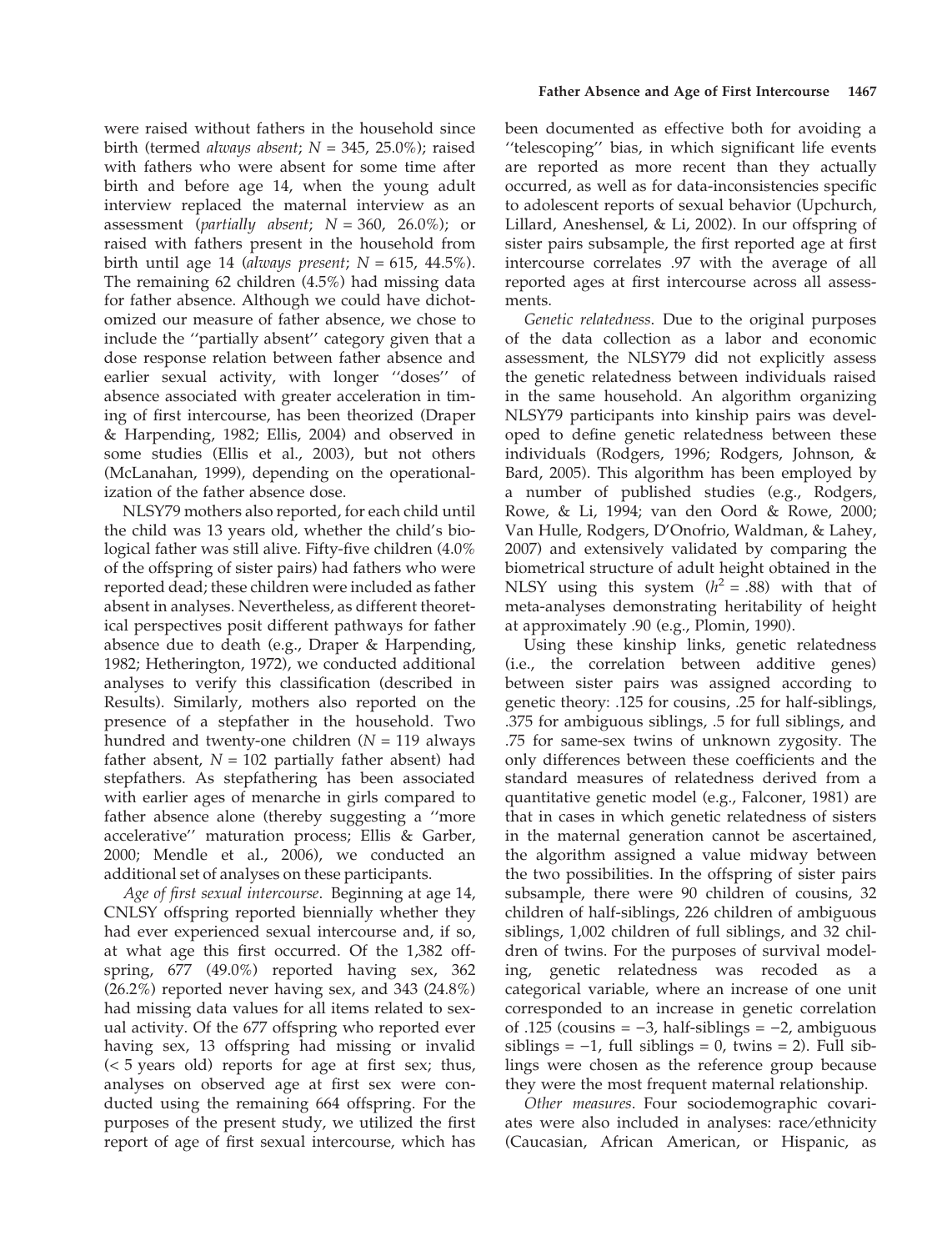reported by the mother), offspring gender, maternal SES, and maternal age at first birth. Maternal SES was indexed using total family income (log-transformed, in 1986 dollars) when the mother was 30 years old, excluding income from unmarried partners. Maternal age at first birth was included to adjust for a well-documented selection bias in the NLSY (Lahey, Van Hulle, & Waldman, 2006), namely, that a substantial number of children old enough to be assessed (at least 14 years), and in this case old enough to have passed through the period of initiating sexual activity, were born to women who gave birth relatively early in life (Chase-Lansdale et al., 1991).

### Analyses

Descriptive means comparisons. We conducted descriptive means comparisons to examine withinnuclear family, within-extended family, and between-family associations of father absence with timing of first intercourse. As a substantial subset of participants had not yet experienced first intercourse, these comparisons were intended as a purely illustrative, preliminary investigation of the data, followed by more rigorous survival models.

As an initial step, we compared the mean age of first intercourse among children whose fathers were always absent, partially absent, or always present throughout childhood. We then incorporated information about genetic and shared environmental confounds by dividing offspring into five comparison groups (summarized in Table 3 on p. 1472):

- 1. Children whose fathers were always absent  $(N = 233)$ .
- 2. Children whose fathers were partially absent  $(N = 224)$ .
- 3. Children whose fathers were always present but whose siblings experienced father absence. This is a rare scenario  $(N = 29)$  but one that occasionally occurs due to age differences between siblings.
- 4. Children whose fathers were always present (for them and for their siblings) but whose cousins experienced father absence  $(N = 71)$ . These cousins are the children of the mother's sister.
- 5. Children whose fathers were always present and whose cousins and siblings were also raised with present fathers  $(N = 104)$ .

These five groups are in descending order of risk; that is, children raised with total father absence were considered to be at the greatest risk of earlier sexual onset whereas children raised in extended families where no child experienced father absence were at the lowest level of risk.

Our means analyses targeted three primary comparisons. First, we compared the mean age of first sexual intercourse across Groups 1, 2, and 3. These groups represent children who come from nuclear families in which father absence occurs, but who differ in their personal experience (or ''dose'') of father absence. Second, we investigated the mean ages of first intercourse in the offspring of maternal sister dyads discordant for father absence for their children (Groups 1, 2, 3, and 4). The offspring in these groups all come from extended families in which father absence occurs, but the children differ in whether father absence occurred within their own nuclear family. Finally, the comparison of Group 5 versus Groups 1–4 is a comparison of unrelated individuals: Do children without father absence in their extended family (siblings and cousins) have later ages of first intercourse than unrelated children who do experience father absence in their extended family?

If the experience of father absence somehow directly provokes an earlier onset of sexual behavior, only those children who directly experience father absence should display earlier ages of first intercourse (e.g., Groups 1 and 2). But, if the association between father absence and sexual behavior is mediated by either a genetic or shared environmental confound, Groups 1, 2, 3, and 4 should all display earlier ages of first intercourse, because these individuals all inherit genetic and shared environmental risks that influence this association.

Multilevel survival models. Although descriptive means comparisons are informative, they are limited in several important respects. First, data from children in the same family are not independent, which obviates an accurate computation of standard errors and inferential statistics. Second, because simple means comparisons do not capitalize on the difference in genetic relatedness among the mother-generation sister pairs, they are incapable of resolving whether family-level risks are genetic or shared environmental in origin. Third, and perhaps most important, data on age at first sex were censored: Not every child had experienced first sex by the time of the 2006 follow-up. Thus, the participants with missing data for age at first sex were those who either delayed sexual intercourse relative to peers or who were not old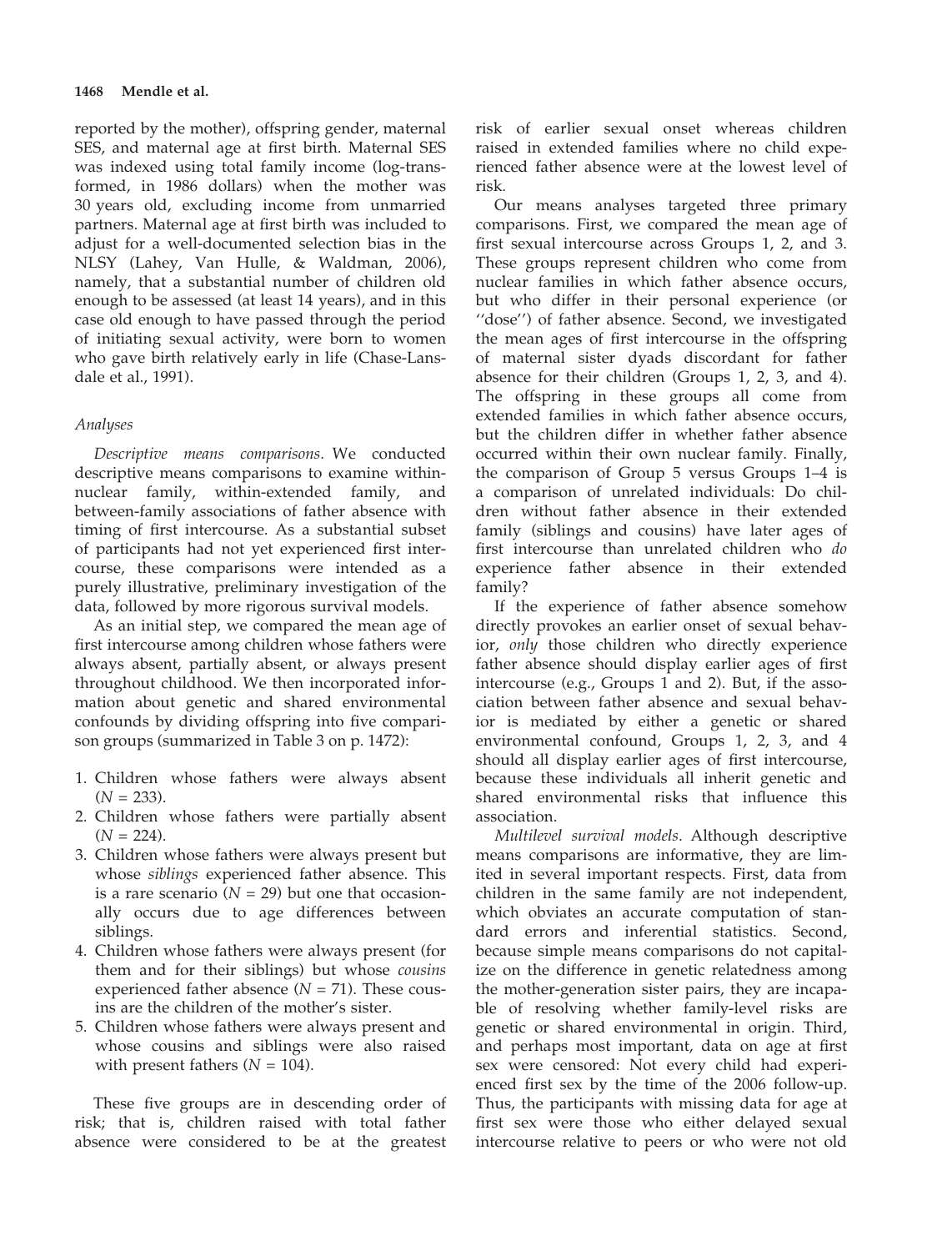enough to have fully passed through the period of risk. Because means comparisons can necessarily only include data from individuals who report an age of first intercourse, they do not account for censored data and are necessarily biased downward. To address these concerns, we estimated a series of multilevel survival models.

Model specification. The multilevel survival models estimated in the current project were similar to the hierarchical linear models used in previous analyses of similarly structured data (e.g., D'Onofrio et al., 2005; Harden et al., 2007; Mendle et al., 2006) but did not assume the outcome variable to be normally distributed, as this assumption would be inappropriate with censored data. Rather, age at first sex was modeled with a parametric Weibull distribution, where the probability that an individual will not experience sexual intercourse by time  $t$ (i.e., will ''survive'' as a virgin) can be expressed as follows:

$$
Pr(T_{ijk} > t) = e^{-(\lambda_{ijk}t)^{\alpha}} \tag{1}
$$

That is, the probability that the age at first sex  $(T)$ reported by the ith child, in the jth nuclear family, and the  $k$ th extended family exceeds any time  $t$  is a function of the child's risk for sexual intercourse  $(\lambda)$ and a rate parameter  $(\alpha)$ . The rate parameter reflects how the risk for experiencing an event changes over time, such that estimates less than 1 indicate that the hazard decreases over time, whereas estimates greater than 1 indicate that the hazard increases over time.

Two multilevel survival models were fit. In the Phenotypic Model, a child's risk for sexual intercourse  $(\lambda)$  was modeled as a function of the child's own experience of father absence (FatherChild, coded as  $0 = always$  father absent  $[N = 345]$ ,  $1 = par$ tially father absent  $[N = 360]$ , and  $2 =$  always father *present*  $[N = 615]$ ). This mimics the results of a simple regression used in more typical analyses but accounts for the nonindependence among the participants in the sample. The second full model included this individual-level information but also included two additional levels incorporating family information: (a) whether the child was part of an extended family where any cousin experienced father absence (FatherExt, coded as  $1 = father$  presence  $[N = 982]$  and  $0 =$  father absence  $[N = 398]$ ) and (b) whether the child was part of a nuclear family where any sibling experienced father absence (FatherNucl, coded as  $1 = \text{father}$  presence  $[N = 792]$ and  $0 =$  father absence [N = 575]). The full model can be expressed as:

$$
log(\lambda_{ijk}) = \beta_0 + \beta_1^* FatherExt + \beta_2^*FatherNucl + \beta_3^*FatherChild.
$$
 (2)

In order to reduce collinearity among predictors (see Raudenbush & Bryk, 2002), Equation 2 was reparameterized as follows:

$$
log(\lambda_{ijk}) = \beta_0 + (\beta_1 + \beta_2 + \beta_3)^* FatherExt + (\beta_2 + \beta_3) \underbrace{\text{``[FatherNucl - FatherExt]}} \text{FatherNuclDev} + \beta_3 \underbrace{\text{``[FatherChild - FatherNucl]}} \text{{} (3)}
$$

Calculating the difference between the FatherNucl and the FatherExt variables yielded a deviation score (FatherNuclDev); this equaled 0 for children whose own father was absent from the household (either for themselves or for their siblings), and 1 for children whose own father was present but whose cousins' father was absent. Thus, the effect of FatherNuclDev tested whether children from extended families where father absence occurs, but who differ in their individual experience of father absence, had different ages at first sexual intercourse. Similarly, calculating the difference between the FatherChild and FatherNucl variables yielded a deviation score (FatherChildDev), which equaled 0 for children whose own father was absent and 2 for children whose own father was present but whose siblings had an absent father. Thus, the effect of FatherChildDev addressed whether children within father-absent nuclear families, who may differ from in their individual experiences of father absence, differed in age at first sexual intercourse from siblings.

In addition, there was an interaction between the categorical variable for genetic relatedness and the FatherNuclDev deviation score. A significant interaction effect would indicate that the magnitude of the cousin comparison depended on the biological relationship between the maternal sister pair. If the association between father absence and age at first sex were attributable to genetic confounds, then we would expect that children who experienced their own father absence would be most similar to their cousins who did not experience father absence when they share the most genes, which occurs when their mothers are twins. The degree of this similarity, however, would be expected to decrease in accordance with decreasing genetic relatedness between maternal sister pairs. (An interaction between the genetic relatedness of the maternal sister pair and the FatherChildDev deviation score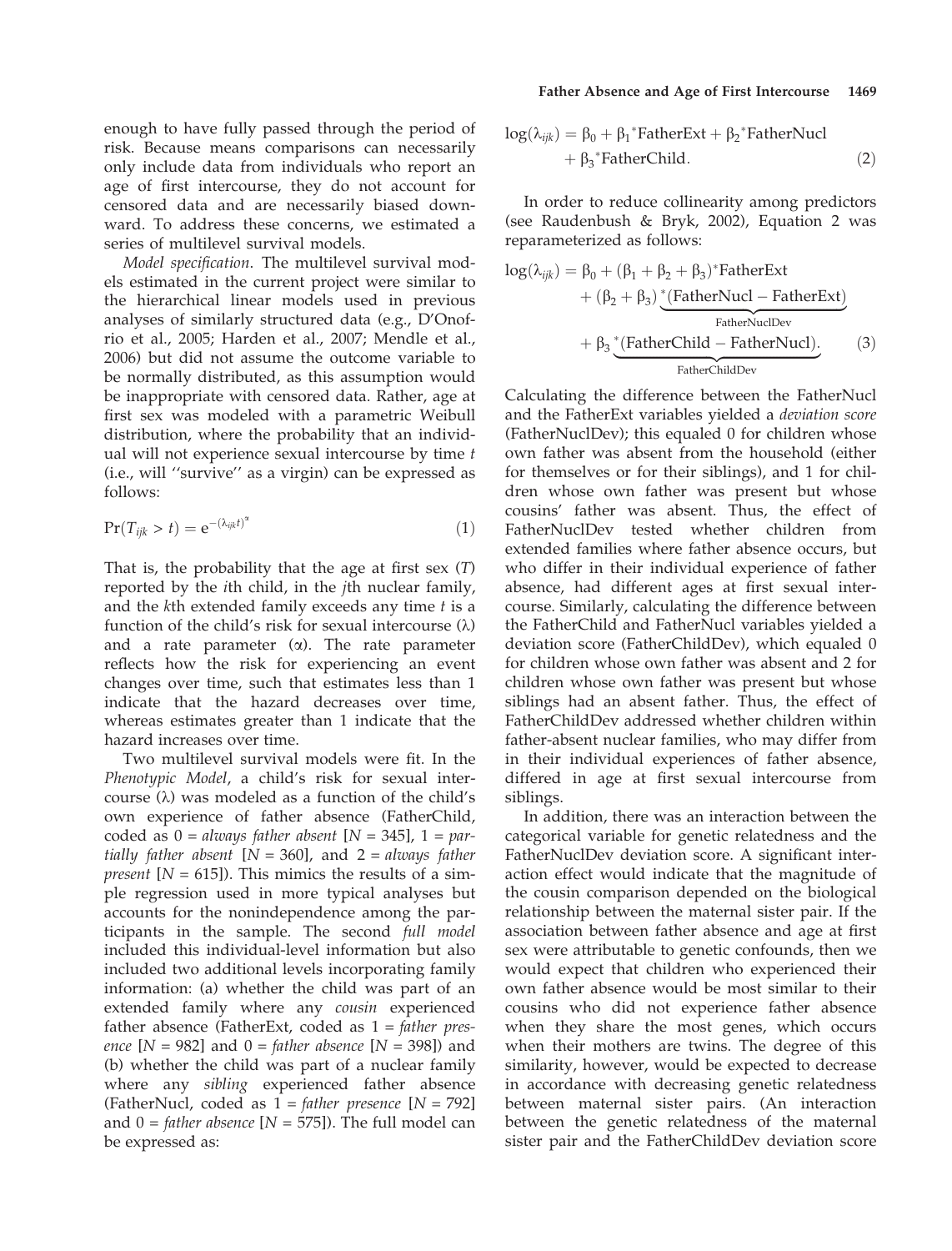was not estimated; this is because the biological resemblance between the two members of a maternal sister dyad would not be relevant for comparisons among the offspring of only one of these sisters.)

The following covariates were also included as statistical controls: (a) child race ⁄ ethnicity (reported in the CNLSY as African American, Hispanic, or non-Hispanic White), (b) child gender, (c) an interaction between child gender and child's own experience of father absence, (d) genetic relatedness of the maternal sister pair, (e) total family income at mother's age 30, and (f) mother's age at first birth. The main effect of genetic relatedness between maternal sister pairs was not expected to be significant (e.g., there is no reason to anticipate that children of half-sisters are more sexually precocious than children of full sisters), but it is customary to include the main effect of a variable included in an interaction.

Finally, residual variation in children's risk for initiating sexual intercourse is called a frailty. Frailty that was shared by siblings in the same nuclear family was modeled with the random effect,  $\zeta_{ik}$ , and frailty that was shared by cousins in the same extended family was modeled with the random effect,  $\zeta_k$ . The variances of the random effects reflect how similar biological relatives are in their ages at first sex above and beyond the similarity that can be explained with measured covariates.

Model estimation. The survival model was estimated using the Markov chain Monte Carlo method in the software program WinBUGS by the MRC Biostatistics Unit. WinBUGS employs the Gibbs sampling algorithm (Geman & Geman, 1984) to simulate values iteratively for model parameters, given a specified prior distribution and an initial value for each parameter. The output of the Gibbs sampler constitutes a Markov chain. Under a wide set of conditions, the distribution of the Markov chain converges on the posterior distribution of parameters, that is, on the distribution of parameters given the data (Gelman, Carlin, Stern, & Rubin, 2003). The primary advantage of using WinBUGS is its flexibility to estimate a model—in this case, a survival curve with multiple nested random effects—that would be difficult or impossible to implement in many other programs. Code and initial values for the full model are available upon request.

The fit of the full model was compared to the fit of the phenotypic model using the deviance information criterion (DIC; Spiegelhalter, Best, Carlin, &

van der Linde, 2002). Lower values of the DIC indicate better model fit. Differences between models of > 10 DIC eliminate the model with higher DIC.

#### Results

#### Descriptive Means Comparisons

We conducted initial descriptive means comparisons to examine within-nuclear family, withinextended family, and between-family associations. Because these comparisons were intended to be purely illustrative, no inferential statistics were computed. (The role of sampling error will be assessed in the following, more rigorous, multilevel survival analyses.) In lieu of probability testing, we computed effect sizes (d; Cohen, 1988) for each comparison. As a general rule, an effect size of .2 is considered small, .5 medium, and .8 large.

Notably, because the offspring differ widely in age, not all participants had experienced sexual intercourse by 2006 (see Table 1). Father-absent children were more likely to report having had sexual intercourse than father-present children: 63.2% of children whose fathers were always absent reported having had sexual intercourse  $(N = 240)$ , compared to 52.5% of children whose fathers were partially absent  $(N = 228)$  and only 21.0% of children whose fathers were always present  $(N = 205)$ . A similar pattern was evident when considering males and females separately. This might reflect a legitimate effect of father absence delaying onset of sexual behavior. Alternatively, it may be indicative of an age bias, since always father-absent children were older  $(M = 23.7 \text{ years})$  than always fatherpresent children  $(M = 20.0$  years) and therefore had

Table 1

Proportion of CNLSY Sample Who Have Had Sexual Intercourse by Father Presence

|                  | Total sample | Females only | Males only |
|------------------|--------------|--------------|------------|
| Ever had sex     | $N(\%)$      | $N(\%)$      | $N(\%)$    |
| Always absent    |              |              |            |
| Yes              | 240 (69.6)   | 122 (68.5)   | 118 (70.7) |
| No               | 105(30.4)    | 56 (31.5)    | 49 (29.3)  |
| Partially absent |              |              |            |
| Yes              | 228 (63.3)   | 107 (58.2)   | 121 (68.8) |
| No               | 132 (36.7)   | 77 (41.9)    | 55 (31.3)  |
| Always present   |              |              |            |
| Yes              | 205(33.3)    | 95 (31.9)    | 110 (34.7) |
| No               | 410 (66.7)   | 203(68.1)    | 207 (65.3) |

Note. Sixty-two offspring (31 males, 31 females) were not included because of missing data for father absence.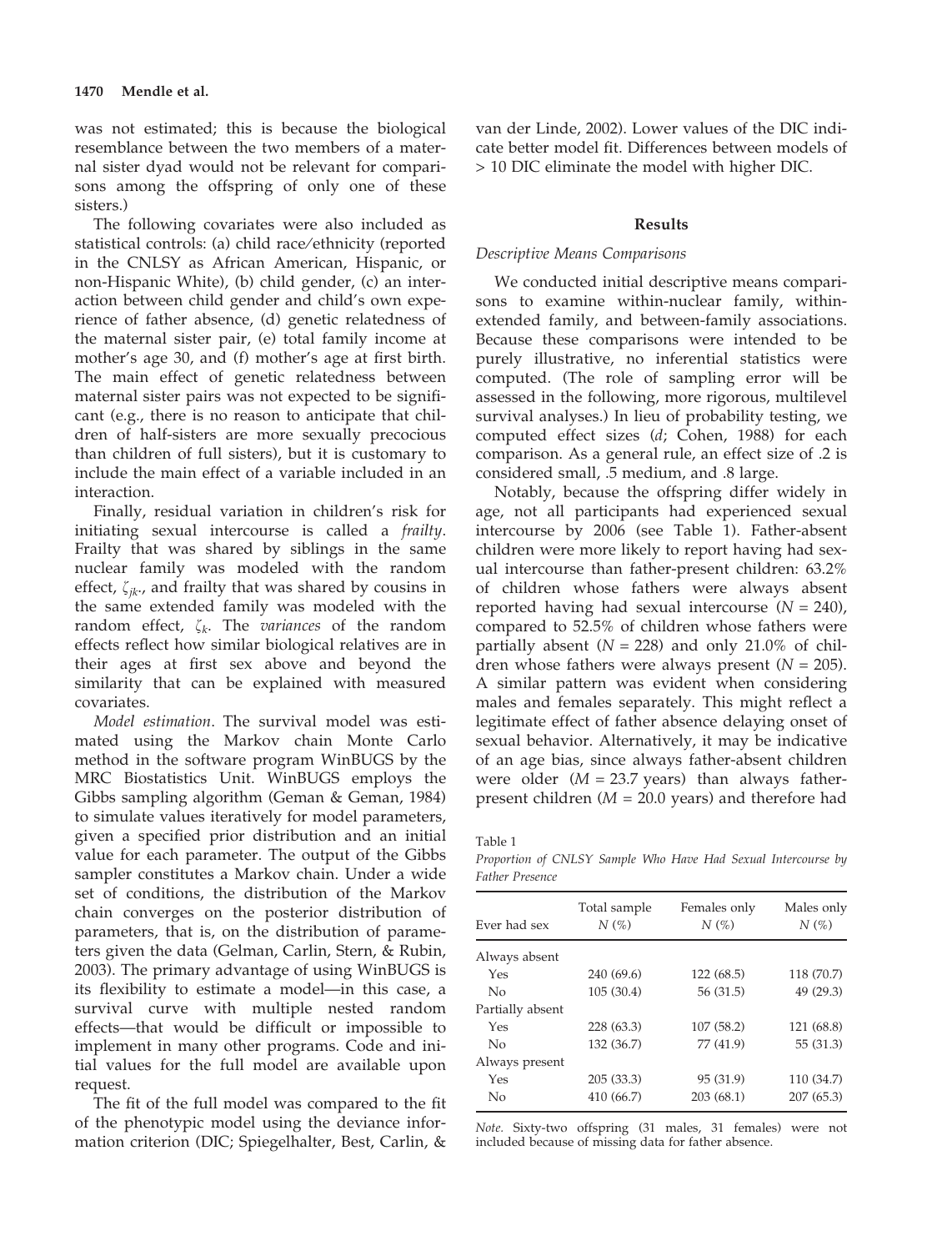more years on average to complete the transition to sexual maturity. (Children whose fathers were partially absent were comparable in age to those whose fathers are always present;  $M = 20.2$  years.) It should be emphasized that while we address this issue of censored data in subsequent analyses, these means comparisons necessarily only utilize data from individuals who report ages of first intercourse, which results in a downward bias of estimates.

As an initial step, we compared the mean age of first intercourse among children whose fathers were always absent, partially absent, or always present throughout childhood. Our data replicated the previously reported association between earlier ages of first sexual intercourse and father absence (Table 2). The mean observed age of first intercourse among children raised with fathers who were always absent was 15.28, compared to 15.36 for children with fathers who were partially absent, and 16.11 for children whose fathers were present for all of childhood. This pattern of results was consistent across both genders. Effect sizes for the comparisons between the always absent and always present groups were  $d = .58$  for the total sample,  $d = 0.33$  for girls, and  $d = 0.89$  for boys.

We next incorporated information about genetic and shared environmental confounds by dividing offspring who had a valid report for age at first sex and who had nonmissing data regarding father absence  $(N = 661)$  into the five previously discussed comparison groups (summarized in Table 3):

- 1. Children whose fathers were always absent  $(N = 233)$ .
- 2. Children whose fathers were partially absent  $(N = 224)$ .
- 3. Children whose fathers were always present but whose siblings experienced father absence  $(N = 29)$ .
- 4. Children whose fathers were always present (for them and for their siblings) but whose cousins experienced father absence  $(N = 71)$ .

5. Children whose fathers were always present and whose cousins and siblings were also raised with present fathers  $(N = 104)$ .

Results from these comparisons are summarized in Table 4. Offspring in Groups 1, 2, and 3 are all from nuclear families in which father absence occurs, but these children differ in their individual experience (or ''dose'') of father absence. If father absence were directly related to the acceleration in age at first sex, then offspring in Group 3 should demonstrate later ages at first sex than Groups 1 and 2. If, however, genetic and environmental variables shared by siblings in the same nuclear family account for the association between father absence and earlier sex, then Group 3 should have a mean age at first sex comparable to Groups 1 and 2, which is the case in our sample. Among children from nuclear families where the father was absent for at least one sibling, children whose own fathers were always absent reported a mean age of first intercourse of 15.28 (Group 1), children whose own fathers were partially absent had a mean age of 15.36 (Group 2), and children whose own fathers were always present but whose siblings experienced father absence had a mean age of 15.03 (Group 3). These effects are consistent with the alternative hypothesis that correlated genetic or environmental risks experienced by all siblings, including those who did not experience father absence, accelerate age of first intercourse.

Offspring from Groups 1, 2, 3, and 4 all come from extended families in which father absence occurs, but the children differ in whether father absence occurred within their own nuclear family. If the relation between father absence and age at first sex were attributable to environmental or genetic variables transmitted by the mother-generation sisters, children who personally experience father absence should demonstrate comparable ages at first intercourse to their non-father-absent first cousins (i.e., the children of their mom's sister).

| Table 2                                               |  |
|-------------------------------------------------------|--|
| Mean Age of First Sexual Intercourse by Father Status |  |

|                  | Total sample |      | Females only |           | Males only |     |           |      |     |
|------------------|--------------|------|--------------|-----------|------------|-----|-----------|------|-----|
| Father status    | First sex    | SD   | N            | First sex | SD         | N   | First sex | SD   | N   |
| Always absent    | 15.28        | 2.22 | 233          | 15.89     | 2.02       | 121 | 14.63     | 2.25 | 112 |
| Partially absent | 15.36        | 2.12 | 224          | 15.90     | 1.72       | 106 | 14.88     | 2.32 | 118 |
| Always present   | 16.11        | 1.78 | 204          | 16.33     | 1.46       | 95  | 15.92     | 2.00 | 109 |

Note. Means comparisons conducted using 661 of the 664 offspring with valid report of age at first sex. The remaining 3 offspring (1 male, 2 females) had missing data for father absence.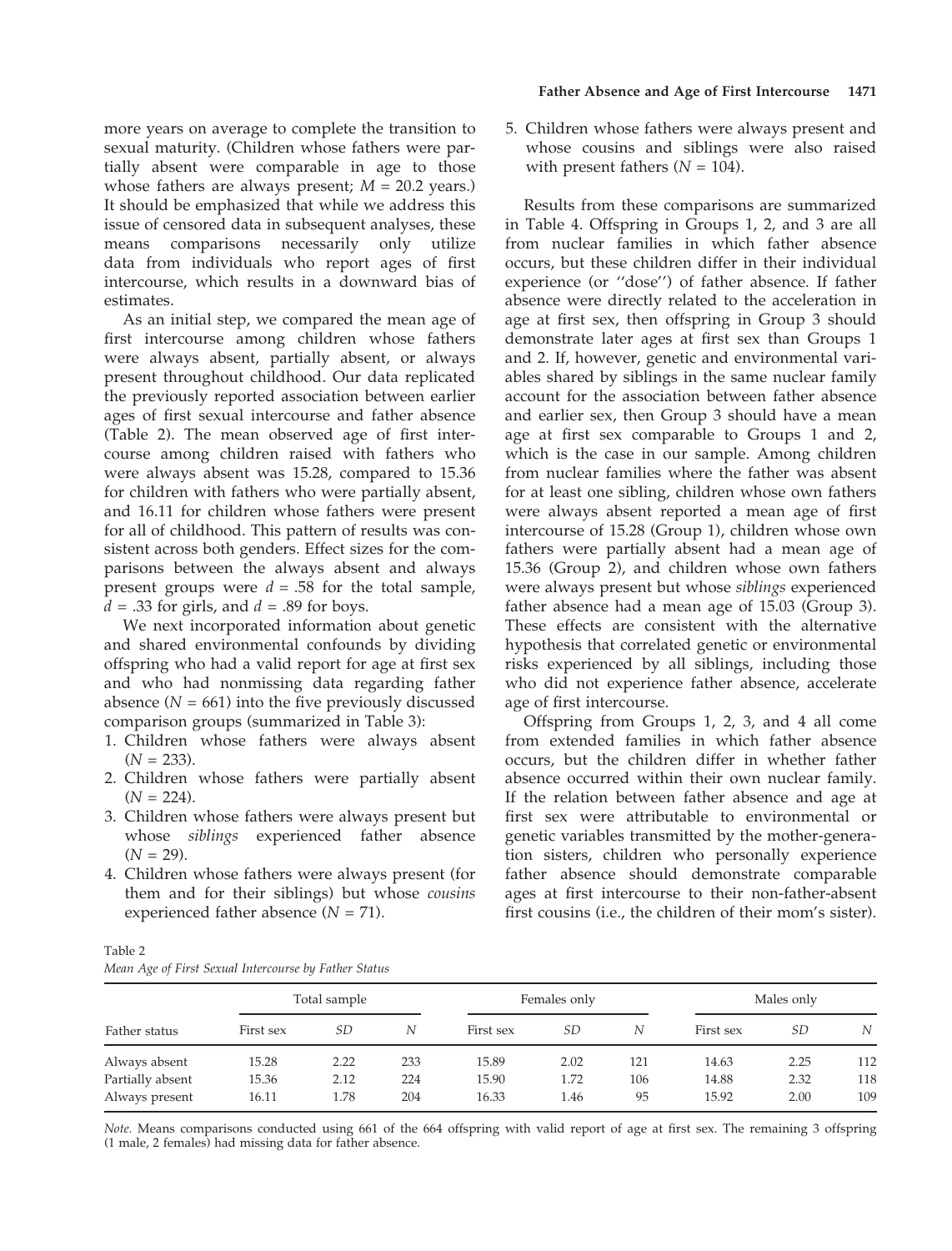Table 3 Father Absence Comparison Groups Incorporating Family Information

| Group          | Exposure to father absence                                                              | Comparison                                                                                                                                                                                        |
|----------------|-----------------------------------------------------------------------------------------|---------------------------------------------------------------------------------------------------------------------------------------------------------------------------------------------------|
| 1<br>2         | Children whose fathers are always absent<br>Children whose fathers are partially absent | Children from the same "type" <sup>a</sup> of nuclear family: Do children<br>with more father absence have earlier ages of first intercourse                                                      |
| 3              | Children whose fathers are present but whose<br>siblings experience father absence      | than siblings who experience less or no father absence?                                                                                                                                           |
| $\overline{4}$ | Children whose fathers are present but whose<br>cousins experience father absence       | Children from the same "type" of extended family: Do children<br>raised with present fathers have later ages of first intercourse<br>than their cousins who experience father absence?            |
| 5              | Children whose fathers are present and whose<br>cousins experience father presence      | Children from unrelated families: Do children with no father<br>absence in their extended family have later ages at first sex than<br>children with some father absence in their extended family? |

<sup>a</sup>By "type" of family, we mean that offspring are raised within families in which father absence occurs, but differ in their exposure to father absence. Because we compare group means as a whole, the children in these groups come from multiple families.

Table 4 Mean Age of First Intercourse Using Family Comparison

| Father status                                           | First sex SD |           | N   |
|---------------------------------------------------------|--------------|-----------|-----|
| Always absent for self                                  | 15.28        | 2.22 2.33 |     |
| Partially absent for self                               | 15.36        | 2.12 224  |     |
| Always present for self, absent for sibling             | 15.03        | 2.35      | 29  |
| Present in nuclear family, absent in<br>extended family | 16.12        | 1.56      | 71  |
| Present in both nuclear and extended family             | 16.39        | 1.63      | 104 |

Among those offspring with father absence in their extended family, children who personally experience father absence have ages of first sexual intercourse approximately 1 year earlier than their non-father-absent cousins ( $M = 16.13$ , vs. 15.28 and 15.36, as discussed earlier). This result may be attributable to either a causal role of father absence or to uncontrolled genetic differences between the NLSY79 maternal sister dyads (which are, of course, inherited by the CNLSY children). Subsequent analyses further disentangle these possible explanations.

Finally, the comparison of Group 5 versus Groups 1–4 is most closely analogous to results obtained by traditional research designs in that it is a comparison of unrelated individuals: Do children without father absence in their extended family have later ages of first intercourse than unrelated children who do experience father absence in their extended family? Children from extended families without father absence have similar ages of first intercourse  $(M = 16.39,$  Group 5) as children who experience father absence only in their extended family  $(M = 16.12,$  Group 4), but later ages of first intercourse than children who come from fatherabsent nuclear family (Groups 1–3: 15.28, 15.36, and 15.03, as discussed earlier). Once again, although this finding would superficially appear consistent with a causal effect of father absence, subsequent analyses attempt to elucidate this effect in more detail, as this comparison does not include genetic controls.

#### Multilevel Survival Models

Results from the phenotypic model are tabulated in the left-hand columns of Table 5. As would be expected, the estimated rate parameter was > 1  $(9.42; 95\% \text{ CI} = 8.84{\text -}10.08)$ , indicating that the probability that an individual will start having sex increases over time. It is important to note that the rate parameter is so large because it reflects the increase in risk from time zero, which is birth (age  $= 0$  years) in the current analyses. The risk of losing virginity obviously increases dramatically from infancy to late adolescence. Because the relation between the regression coefficients and age at first intercourse is not particularly straightforward, as a look back at Equations 1 and 2 makes clear, we also describe results in terms of the median ages at first sex (i.e., the age at which the probability of being sexually active is 50%) derived from the estimated parameters.

Of the covariates included as statistical controls, a later maternal age at first birth predicted later age at first sex in offspring, and females had a later age at first sex on average than males. African American and Hispanic adolescents did not significantly differ from non-Hispanic White adolescents in timing of first intercourse, nor did maternal income predict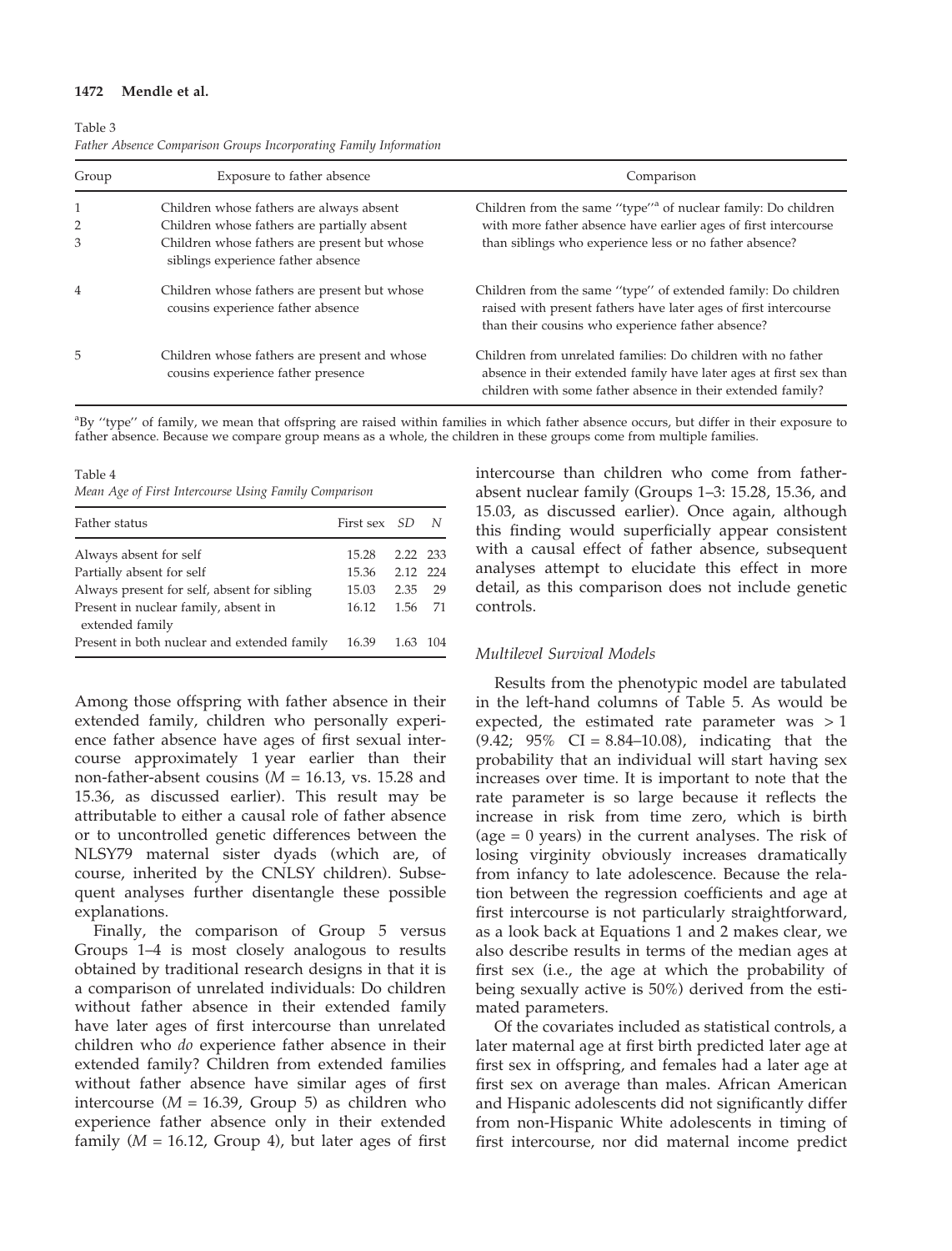Table 5 Estimated Parameters From Mutlilevel Survival Models

| Parameter                      | Phenotypic Model              | <b>Full Model</b>             |  |
|--------------------------------|-------------------------------|-------------------------------|--|
| Fixed effects                  |                               |                               |  |
| $\alpha$ (rate)                | 9.75 (9.03, 10.56)            | 9.75 (9.05, 10.55)            |  |
| $\beta_0$ (intercept)          | $-26.9$ ( $-29.2$ , $-24.7$ ) | $-26.9$ ( $-29.2$ , $-24.9$ ) |  |
| Mother's age at<br>first birth | $-.077$ ( $-.115, -.040$ )    | $-.066(-.102,-031)$           |  |
| Mother's income                | $-.111 (-.243, .021)$         | $-.081(-.212, .048)$          |  |
| African American               | $.217(-.091, .538)$           | $.090 (-.219, .403)$          |  |
| Hispanic                       | $.067(-.274, .408)$           | $.047 (-.287, .386)$          |  |
| Female                         | $-.522(-.816, -.205)$         | $-.527(-.855,-.198)$          |  |
| FatherChild                    | $-.456(-.800, -.043)$         |                               |  |
| FatherChild                    | $.102 (-.139, .309)$          |                               |  |
| $\times$ Female                |                               |                               |  |
| FatherChildDev                 |                               | $-.310(-.869, .313)$          |  |
| FatherChildDev                 |                               | $.151(-.223, .495)$           |  |
| $\times$ Female                |                               |                               |  |
| FatherNuclDev                  |                               | $-.311(-.737, .111)$          |  |
| Relatedness                    |                               | $-.059(-.202, .081)$          |  |
| FatherNuclDev                  |                               | $.214 (-.177, .605)$          |  |
| $\times$ Relatedness           |                               |                               |  |
| FatherExt                      |                               | $-1.01(-1.38, -.644)$         |  |
| Random effects                 |                               |                               |  |
| $Var(\zeta_{ik})$ —Siblings    | .810(.528, 1.14)              | .741 (.473, 1.06)             |  |
| $Var(\zeta_k)$ —Cousins        | < .001 (.000, .007)           | $.031$ $(.000, .161)$         |  |
| DIC.                           | 3409.72                       | 3399.40                       |  |

Note. Parameter estimates with credible intervals not including zero are in boldface type.

age at first sex. Most importantly, after including these statistical covariates, experiencing father absence continued to predict an earlier age at first sex. These predicted estimates varied significantly by gender and nonsignificantly by race ⁄ ethnicity. As an example to gauge the rough magnitude of this effect, we can look at White males born to women of median age and income: In this group, the median age at first sex predicted for the always father-absent group (16.04 years) was over a year younger than the median age at first sex predicted from the always father-present group (17.25 years). This association is consistent with previous investigations using traditional research designs that only control for measured environmental variables.

Results from the full model are tabulated in the right-hand columns of Table 5. The decrease in DIC compared to the phenotypic model equaled 10.3, indicating that including family-level information regarding father absence significantly improved overall model fit. The most notable difference between the phenotypic model and the full model was that after controlling for family-level information, the child-specific, individual effect of experiencing father absence (FatherChildDev) was no longer significant. Children who experienced father absence for all of their lives (median = 16.05 for males; 16.94 for females) did not demonstrate significantly earlier ages at first sexual intercourse than either children who experienced partial absence ( $Mdns = 16.31$  for males, 16.95 for females) or from their siblings who experienced no absence  $(Mdns = 16.58$  for males, 16.96 for females). Moreover, the interaction between FatherChildDev and child gender was not significant. In other words, the relation between personally experiencing father absence and age at first intercourse was equally negligible for both females and males. This is inconsistent with theories positing that father absence is particularly influential for female sexual development.

Second, the effect of FatherNuclDev was not significant, indicating that children who came from nuclear families where at least one sibling experienced father absence did not demonstrate earlier ages at first sex than children who had present fathers but whose cousins experienced father absence ( $Mdns = 16.11$  for males, 16.75 for females, when the mother-generation sister pair were twins). The only significant comparison was between biologically unrelated children (FatherExt): Children from extended families where no child (sibling or cousin) experienced father absence had significantly later ages at first intercourse (Mdns = 18.09 for males, 18.80 for females) than children who came from families where at least one child experienced father absence (see two previous paragraphs for estimates, differentiated according to type of father absence).

Overall, this pattern of results suggests that ''third variable'' family-level risks, correlated with the experience of father absence, best account for the observed association. These risks may be either genetic or shared environmental in origin. The magnitude and the direction of the interaction between genetic relatedness and the FatherNuclDev parameter suggest that the contrast between children whose own nuclear family experienced father absence and children whose cousins experienced father absence decreased with increasing genetic relatedness between the maternal sister pair, implying that the relevant confounds are at least partly genetic in origin.

The interaction effect is depicted, separately for males and females, in Figures 2 and 3. Estimated model parameters were used to calculate predicted survival curves for children whose own father was absent, children whose cousins experienced father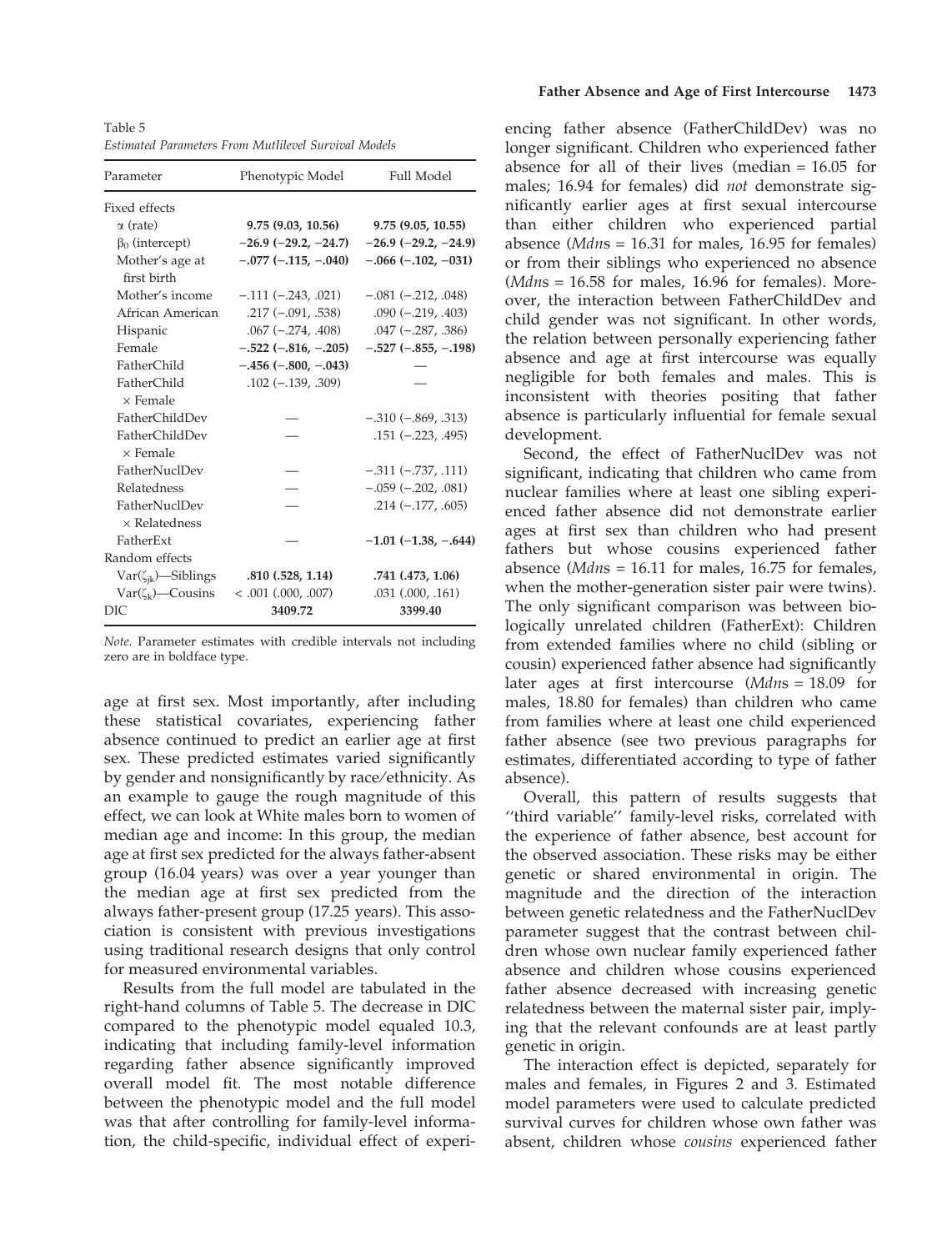#### Survival Function for First Sex in Males



Figure 2. Probability of remaining abstinent for male offspring, by family exposure to father absence and genetic relatedness of maternal sister pair, as predicted from estimated model parameters.



Figure 3. Probability of remaining abstinent for female offspring, by family exposure to father absence and genetic relatedness of maternal sister pair, as predicted from estimated model parameters.

Note. Ext. Family = extended family.

absence (differentiated according to the genetic relatedness of the maternal sister pair), and children who had no father absence in their extended families. Most notably, the bottom two survival curves depicted in Figures 2 and 3 are nearly identical. When we compare the children of twins, a comparison that controls for the most maternal genetic factors, children who experienced their own father absence (Absent–Self; Mdns =  $16.04$  for males,  $16.94$ for females) exhibited comparable ages of first intercourse as their non-father-absent first cousins (Absent in Extended Family [Maternal Twins];  $M$ dns = 16.11 for males, 16.75 for females). In contrast, the comparison of children of mother-generation cousins controls for only 12.5% of maternal genetic factors. In this case, children who directly experienced father absence were as different from children whose cousins experienced father absence (Absent in Extended Family [Maternal Cousins];  $M$ dns = 17.98 for males, 18.69 for females) as they were from unrelated children with no father absence (Never Absent for All; Mdns = 18.09 for males, 18.80 for females). This is depicted by the top two survival curves in Figures 2 and 3. The pattern for children of full siblings was between these two extremes (Absent in Extended Family [Maternal Full Siblings]; Mdns = 16.83 for males, 17.50 for females).

This pattern of findings is consistent with genetic mediation of the association between father absence and early age at first sex. Nevertheless, the 95% credible interval around the interaction parameter included 0. Although we strongly suspect that this is due to a lack of a power related for detecting this interaction (perhaps due to the small number of twin pairs in our sample), it means that we cannot conclusively state that the relevant third variable confounds are not partially shared environmental in origin.

Additional analyses. Father absence was defined in the current analyses as the biological father not residing in the same household as offspring at any time before offspring began reporting on their sexual activity at age 14 years old. Because reports of age at first sexual intercourse were retrospective, however, it would still be theoretically possible for offspring in the partial father absence group to report an age at first intercourse that preceded their age at father absence. These cases were extremely rare  $(N = 3)$ , as would be expected given the very low prevalence of sexual activity in children younger than 13 years old. Nevertheless, we repeated the multilevel survival analyses with these offspring omitted, and generated near-identical parameter estimates as to models which included these offspring.

Second, various theoretical conceptions of the paternal role in offspring sexual development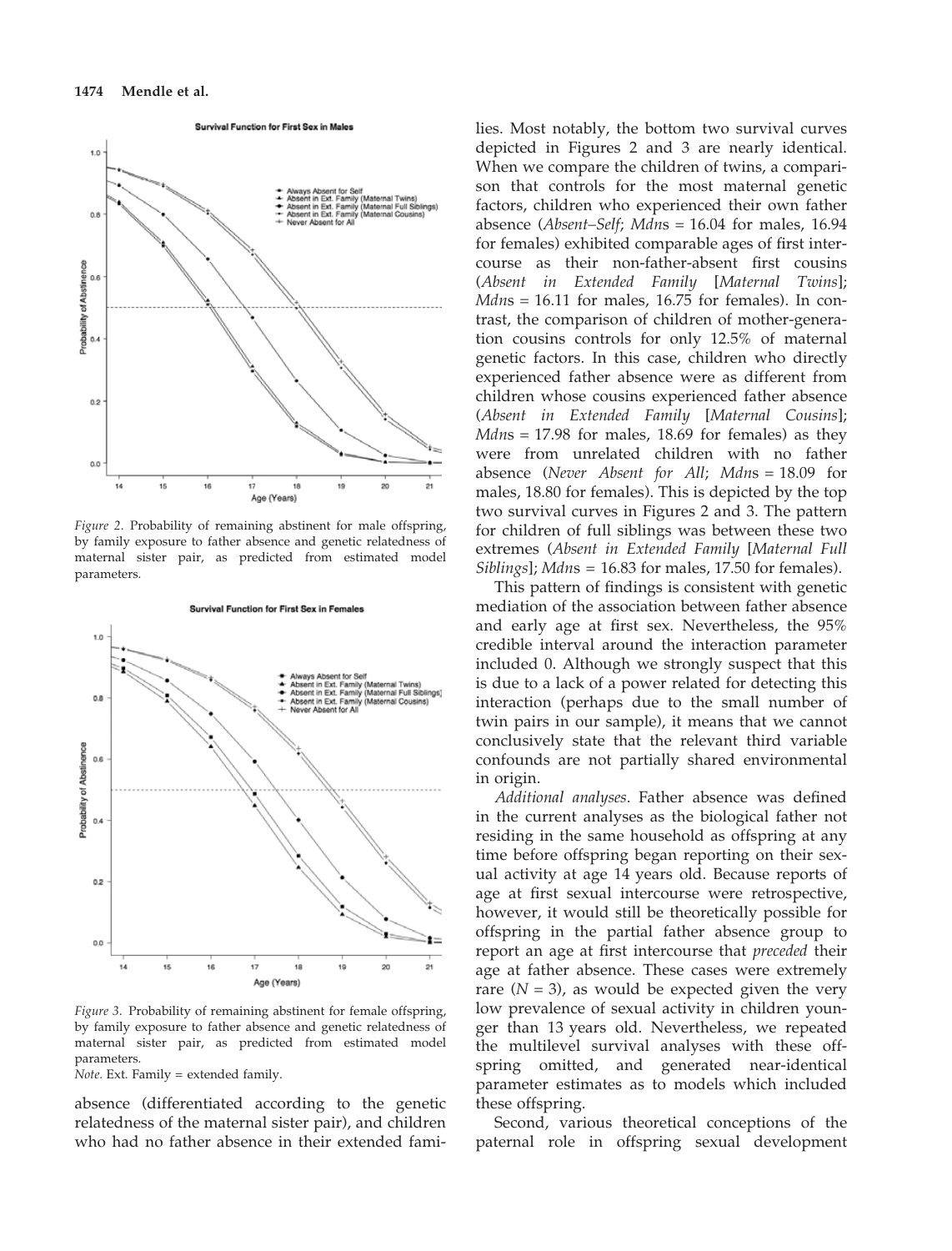distinguish father absence due to separation or abandonment from father absence due to death (Draper & Harpending, 1982; Hetherington, 1972) As mentioned in the Method section, relatively few children experienced the death of their biological father  $(N = 55)$ . Power considerations precluded testing whether the effects of father absence due to death were different from father absence due to other reasons in our survival models. Nevertheless, it is notable that among offspring who experienced total father absence, those whose fathers had died  $(N = 37)$  were actually slightly more likely to have had intercourse (78.4%) than those whose father were still alive but nonresidential (68.9%). Moreover, the mean observed age at first sex among the always father-absent group did not differ between those with deceased fathers  $(M = 15.3)$  and those with alive fathers  $(M = 15.3)$ . Similarly, among offspring who experienced partial father absence, those whose fathers had died  $(N = 18)$  were equally likely to have had sexual intercourse (64.7%) as those whose fathers were absent but still alive (63.3%). Overall, then, children with absent fathers due to separation or abandonment did not appear systematically more likely to engage in early sexual intercourse than children with absent fathers due to death. Nevertheless, we repeated the multilevel survival analyses with these 55 children omitted, and results did not differ from analyses that included these children.

Lastly, some research suggests that presence of a stepfather is more strongly associated with an earlier age of menarche in girls than father absence alone (Ellis & Garber, 2000; Mendle et al., 2006). The current analyses do not distinguish between father absence and stepfather presence in offspring. To clarify our findings, we investigated the presence of stepfathers in our sample. Of children whose fathers were always absent,  $N = 119$  (34.4%) had stepfathers entering the household at some point during childhood; of children who experienced partial father absence,  $N = 102$  (28.3%) had stepfathers. A minimally higher percentage of children with stepfathers reported having had sexual intercourse (77.3% in always absent group, 68.6% in the partially absent group) than children without stepfathers (76.5% in the always absent group, 64.0% in the partially absent group). The mean age of first intercourse for children with stepfathers  $(Ms = 15.11$  for always father absent, 15.30 for partially father absent) was similar to the mean age of first intercourse for children without stepfathers  $(Ms = 15.30$  for always father absent, 15.38 for partially father absent). These mean differences

between children with and without stepfathers in the always absent group correspond to an effect size (d) of .08, substantially smaller than the effect size observed for biological father presence versus absence  $(d = .58)$ .

### Discussion

First sexual intercourse is a significant developmental milestone, representing a confluence of personal, biological, and social factors. Children raised in father-absent households have earlier ages of first intercourse than those raised in father-present households. Competing theoretical perspectives attribute this association to various environmental mechanisms, including a psychophysiological adaptation that adjusts timing of sexual development and behavior, parental modeling of nonmarital sexual behavior, and reduced parental supervision in mother-headed households. Alternatively, this association could be due to nonrandom selection of individuals predisposed for early sexual intercourse into father-absent homes.

The results of our analyses provide new insights into the role of family structure in the onset of sexual activity. First and foremost, our analyses obtained between-family effects that dwarf all other significant model parameters. In other words, it seems that previous research may have inadvertently amplified the correlation of father absence with offspring's age of first intercourse through a failure to account fully for family-level confounds. Once we controlled for these confounds in our family-based, quasi-experimental design, the overall effect of family structure was greatly minimized. Second, there is a small, within-extended family effect that decreases in accordance with increasing genetic relatedness between the sisters. Among the offspring of sister dyads discordant for father absence for their children, those children born into father-absent nuclear families demonstrated earlier ages of first intercourse than their first cousins born into father-present families only when the children inherited different genetic factors from their mothers. When the largest possible amount of this genetic variation was controlled, in the comparison of the children of twin sisters, children born into father-absent families demonstrated virtually identical ages of first intercourse as their first cousins born into father-present families. Lastly, these within-sister findings are supported by the within-nuclear family comparison: All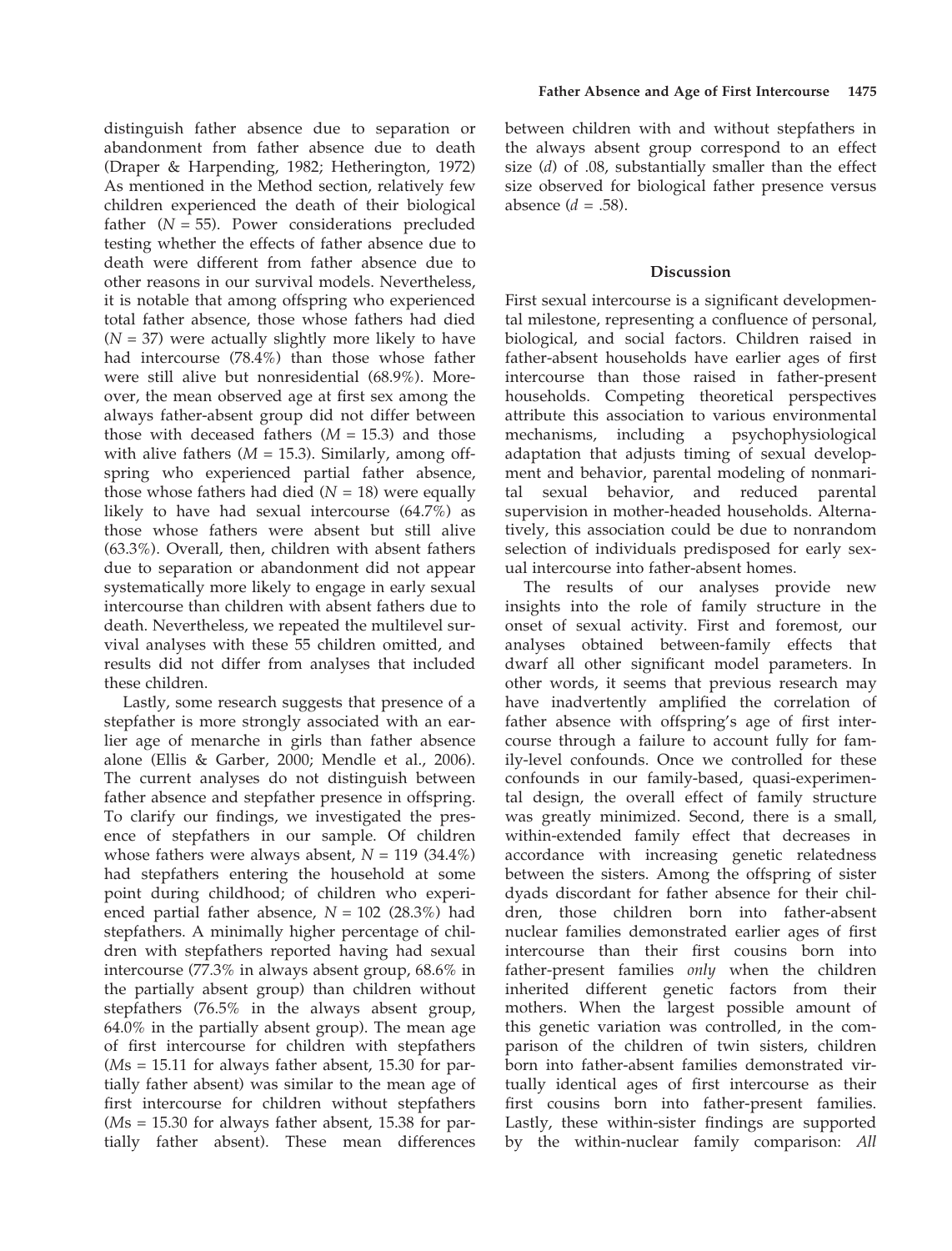children born into nuclear families with absent fathers have early ages of first intercourse regardless of whether a child personally experiences father absence prior to sexual intercourse and regardless of the timing and/or duration of father absence. Collectively, these findings suggest that it is some genetic risk factor correlated with father absence that accelerates timing of intercourse in children rather than the distinct experience of father absence in and of itself.

There are a number of plausible mechanisms by which genetic factors might account for the association of father absence with early sexual activity. First, genes affect timing of pubertal development (Mustanski, Viken, Kaprio, Pulkkinen, & Rose, 2004), timing of first intercourse (Mustanski et al., 2007), and age at first childbirth (Kohler, Rodgers, & Christensen, 2002; Neiss, Rowe, & Rodgers, 2002), which subsequently predict likelihood of nonresidential fathers for offspring (Gee & Rhodes, 2003). Second, early sexual activity is viewed by some theorists to be one manifestation of a more general syndrome of antisocial and risky behaviors (Jessor & Jessor, 1977). Therefore, the same genetic influences that lead individuals to engage in early sexual behavior may also affect impulsivity, tenuous interpersonal relationships, argumentativeness, substance abuse, and other behaviors that increase likelihood of father absence. These genetic influences are transmitted from parents to offspring, resulting in children at increased risk for early sexual activity growing up in father-absent families.

Despite evidence of a genetic mechanism for this association, these results are not as incongruous with theories of environmental influences of father absence as they might initially appear. This is because the social processes believed to mediate the association between father absence and offspring sexual behavior do not occur independent of genetic traits. Consider, for example, the role of parental supervision: Parents with high levels of externalizing behavior may not only be transmitting antisocial traits to their offspring but—for reasons related to their own genetic predispositions—may also be investing in only limited or sporadic monitoring of children's activities. Notably, our findings are somewhat stronger for boys compared to girls. This is incongruous with theories regarding girls' special sensitivity to paternal involvement and may reflect the higher genetic transmission for age of first intercourse in boys (Dunne et al., 1997; Mustanski et al., 2007; Rodgers, Rowe, & Buster, 1999).

### Data Considerations

Our study has several limitations worth explicating. Most importantly, we lacked sufficient statistical power to discriminate conclusively between genetic and shared environmental confounds. In general, complex behavior genetic designs require very large sample sizes to have adequate power. Relying on the relationships available in the NLSY data, which include a small proportion of twins and do not include information on twin zygosity, further compromised power. Although the pattern of findings observed through the interaction parameter (see Figures 2 and 3) is consistent with complete genetic mediation of the association, future research with larger data sets would be necessary to ascertain this.

Second, at this point in the ongoing CNLSY data collection, the children in our analyses who have passed through the risk period for sexual initiation were necessarily born to younger mothers. Therefore, our findings are based on a sample of adolescents born to mothers younger than the population mean. This is an issue of direct conceptual and methodological interest, since our analyses target this exact question of nonrandom selection of early sexual activity adolescents into father-absent families. The range of maternal age at first childbirth was broad enough for us to include as a covariate, but our findings may not be representative even after this adjustment. This might not be an important limitation, however, as we would expect our findings to be strengthened by the inclusion of the offspring of the older CNLSY mothers (who can be added to analyses in a few years, once the entire sample has progressed to adolescence). This is because these offspring of mothers with older ages at first birth can be expected to be less likely to have experienced father absence than the current subsample.

## The Children of Sisters Design

The children of sisters design represents one of the best methodologies for eliminating familial confounds. As such, our results highlight the utility of reexamining well-established associations through a more precise data analytic strategy. Nevertheless, it should be noted that this methodology has two major limitations. First, although the children of sisters design accounts for environmental and genetic variables shared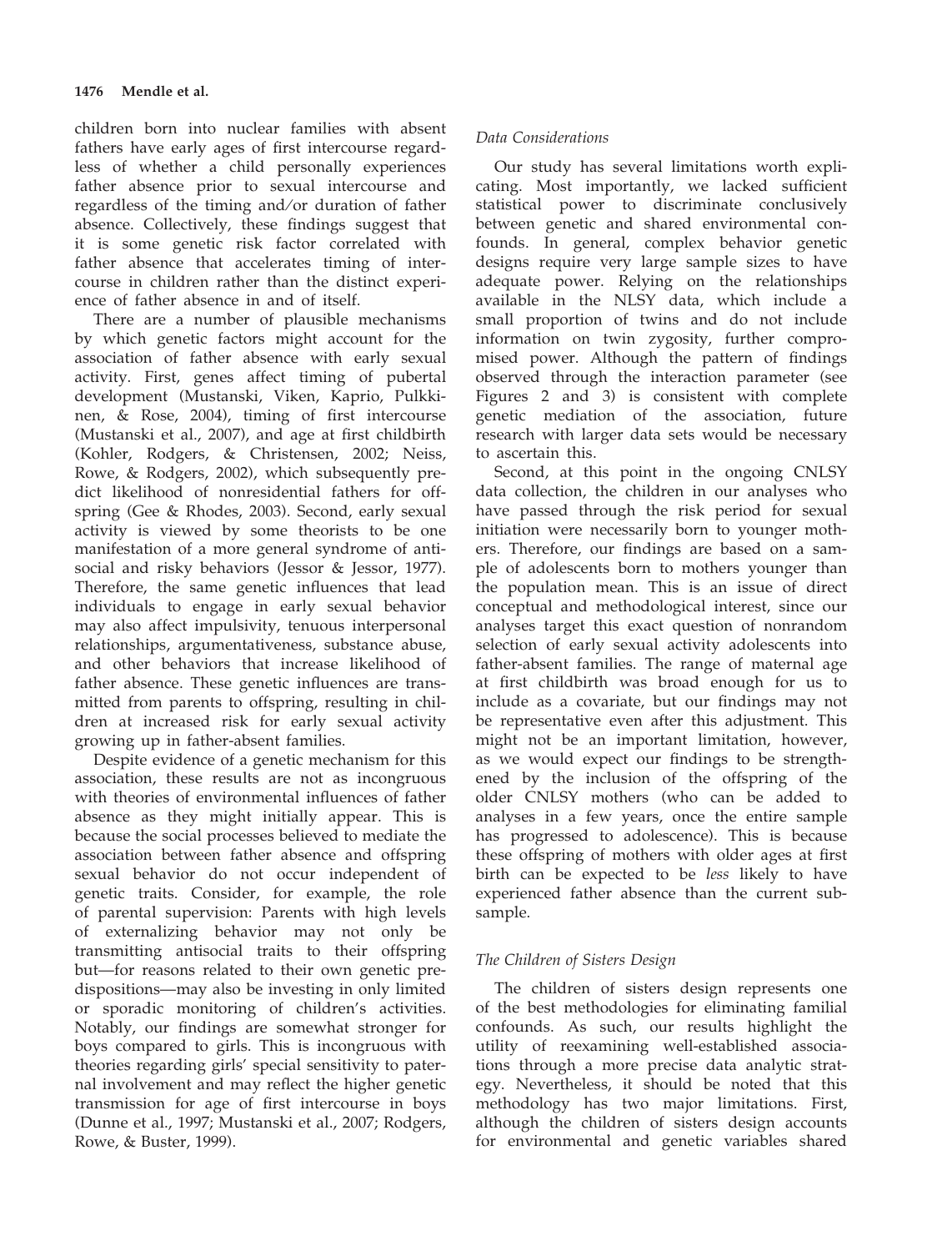by maternal sister dyads, the within-sister pair association remains confounded by nonshared environmental influences, genetic differences between nontwin sisters, and, perhaps most importantly, genetic influences of the fathers on the offspring (Eaves, Silberg, & Maes, 2005). This limitation is partially tempered by the inclusion of multiple offspring from each nuclear family; if siblings in the same nuclear family have the same father, then the comparison of children who differ in their amount of father absence controls for paternal genetic influence. Yet the number of siblings with differing experiences of father absence is extremely small in our sample. Moreover, NLSY mothers only provide information on each child's biological father, which leaves some ambiguity as to whether the offspring born to a mother share the same father. This quirk of the data ironically reinforces the strength of our findings, as we would expect more similar ages of first intercourse among offspring who are more closely genetically related; even a small component of half-siblings among our offspring would be expected to weaken the pattern of genetic transmission.

Second, individuals likely differ in their vulnerability to adverse environmental experiences. Therefore, it is possible that father absence might not accelerate sexual developmental in all children, but only in children with specific genetic vulnerabilities, a gene–environment interaction. In current models of children of sisters data, any effects due to gene–environment interaction are subsumed under genetic main effects. This is problematic, because ignoring gene–environment interaction can lead to the overestimation of genetic confounds and failure to detect withinfamily associations (Harden, Hill, Turkheimer, & Emery, 2008). Yet a truly comprehensive model of the interplay between genetics, environmental experience of father absence, and the timing of first sexual intercourse is no easy task. Most salient for the current study, the detection of gene– environment interaction requires very large sample sizes for adequate power, and our power is currently limited even for the detection of genetic main effects. Although future research will only clarify the mechanism by which father absence is associated with earlier sexual behavior, a model that considers only genetic confounds and not gene–environment interaction is still an improvement over the prevailing literature on this topic, which does not control for any genetic transmission.

#### Conclusions

These results, in many ways, may best be viewed as a preliminary foray into the larger and far more complicated riddle of how father absence affects offspring development. Above all, we believe the findings highlight two main themes: (a) the utility of genetically informed designs in the investigation of ostensibly environmental factors and (b) the need to consider a more nuanced interpretation of "father absence." With regard to methodology, the primary advantage of a genetically informed design is that it permits a reevaluation of existing theories. This is an advantage that extends well beyond the present study and can, in fact, be applied to any association of risks and outcomes. Understanding whether risk factor X causes negative outcome Y has traditionally presented a methodological conundrum for developmental psychopathologists. As children cannot be randomly assigned to the adverse conditions believed to produce problematic outcomes, all research in this field is, by definition, nonempirical. A more accurate understanding of proposed causal pathways holds repercussions for facilitating transitions from academic theory into intervention and practice. This is of particular resonance for relationships of the sort investigated in the present study, which have considerable implications for social policy as well as research interest.

Father absence, in both the research literature and mainstream culture, is a phrase meant to evoke a certain type of underprivileged household. Despite a universal consensus that harsh, chaotic, and impoverished environments are deleterious for children, we cannot consider father absence necessarily synonymous with these correlates in terms of developmental processes. For example, children raised in high-conflict marriages actually demonstrate greater well-being postdivorce (Booth & Amato, 2001). Similarly, children with antisocial fathers fare more poorly and exhibit higher levels of externalizing when they are raised in the household with this father (Jaffee et al., 2003). Nevertheless, the (perhaps unintentional) implication of environmental theories of father absence is that the traditional two-parent family structure is optimal and that deviations from this form are inherently damaging to children. This raises, then, not merely an academic but also a moral quandary for developmentalists, whose findings hold considerable social and political relevance: Although many evolutionary theorists, for example, declare themselves agnostic as to the advantages of particular rearing environments, such interpretations nevertheless occur within the realm of media,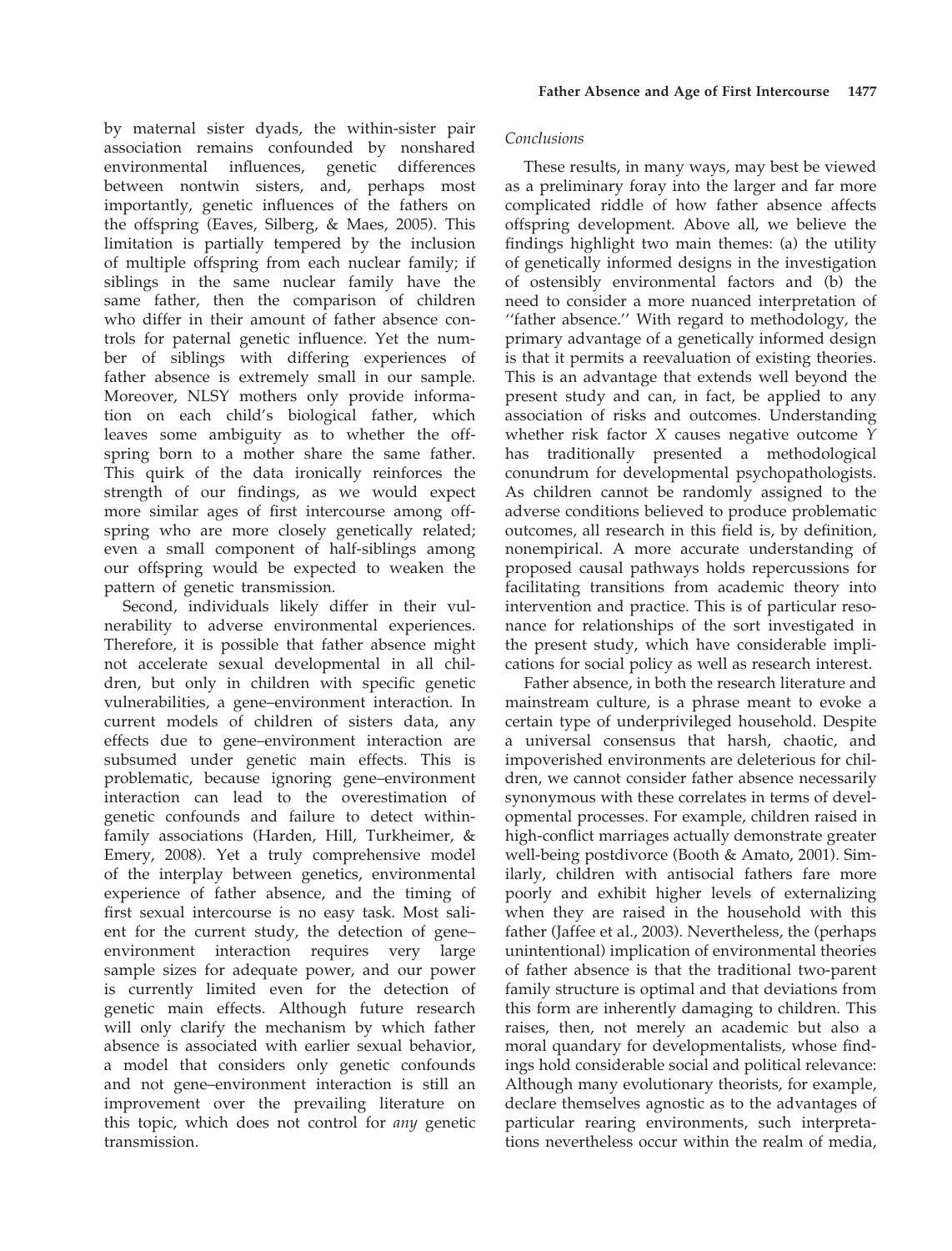governmental agencies, and religious organizations, independent and disconnected from the scholars who produced such work.

Investigations of teenage sexuality similarly adopt a crisis perspective, conceptualizing adolescent intercourse as pathological and damaging (Kotchick et al., 2001). Although there are clear and important risks associated with early sexual initiation, a monogamous 16 years old using contraception differs in those risks from a 13 years old (or even another 16 years old) having unprotected intercourse with multiple partners. In fact, recent findings suggest psychological sequelae of age of first intercourse differ according to context; while teenage girls who have intercourse while not involved in romantic relationships experience negative outcomes, no such effects were obtained either for boys or for girls involved in romantic relationships (Meier, 2007). There is an obvious need to understand variations in milestones such as timing of first intercourse, but a full understanding will require more nuanced examinations of how or why age at first intercourse is associated with particular predictors and outcomes.

#### References

- Bardone, A., Moffitt, T., Caspi, A., Dickson, N., & Silva, P. (1996). Adult mental health and social outcomes of adolescent girls with depression and conduct disorder. Development and Psychopathology, 8, 811–830.
- Belsky, J., Steinberg, L., & Draper, P. (1991). Childhood experience, interpersonal development and reproductive strategy: An evolutionary theory of socialization. Child Development, 62, 647–670.
- Belsky, J., Steinberg, L., Houts, R. M., Friedman, S. L., DeHart, G., Cauffman, E., et al. (2007). Family rearing antecedents of pubertal timing. Child Development, 78, 1302–1321.
- Booth, A., & Amato, P. R. (2001). Parental predivorce relations and offspring postdivorce well-being. Journal of Marriage and the Family, 63, 197–212.
- Borawski, E. A., Ievers-Landis, C. E., Lovegreen, L. D., & Trapl, E. S. (2003). Parental monitoring, negotiated unsupervised time, and parental trust: The role of perceived parenting practices in adolescent health risk behaviors. Journal of Adolescent Health, 33, 60–70.
- Browning, C., Leventhal, T., & Brooks-Gunn, J. (2004). Neighborhood structural disadvantage, collective efficacy, & the timing of first intercourse. Demography, 41, 697–720.
- Browning, C., Leventhal, T., & Brooks-Gunn, J. (2005). Sexual initiation in early adolescence: The nexus of parental and community control. American Sociological Review, 70, 758–778.
- Champion, L. A., Goodall, G., & Rutter, M. (1995). Behavior problems in childhood and stressors in early adult life: A 20-year follow-up of London school children. Psychological Medicine, 25, 231–246.
- Chase-Lansdale, P. L., Mott, F. L., Brooks-Gunn, J., & Phillips, D. A. (1991). Children of the National Longitudinal Survey of Youth: A unique research opportunity. Developmental Psychology, 27, 918–931.
- Cohen, J. (1988). Statistical power analysis for the behavioral sciences (2nd ed.). Hillsdale, NJ: Erlbaum.
- Coley, R. L., & Chase-Lansdale, P. L. (1998). Adolescent pregnancy and parenting: Recent evidence and future directions. American Psychologist, 53, 152–166.
- Comings, D. E., Muhleman, D., Johnson, J. P., & MacMurray, J. P. (2002). Parent-daughter transmission of the androgen receptor gene as an explanation of the effect of father absence on age of menarche. Child Development, 73, 1046–1051.
- Cotton, S., Mills, L., Succop, P. A., Biro, F. M., & Rosenthal, S. L. (2004). Adolescent girls' perceptions of the timing of their sexual initiation: ''Too young'' or ''just right''? Journal of Adolescent Health, 34, 453–458.
- Day, R. D. (1992). The transition to first intercourse among racially and culturally diverse youth. Journal of Marriage and the Family, 54, 749–762.
- Devine, D., Long, P., & Forehand, R. (1993). A prospective study of adolescent sexual activity: Description, correlates, & predictors. Advances in Behavior Research and Therapy, 15, 185–209.
- Dick, D. M., Johnson, J. K., Viken, R. J., & Rose, R. J. (2000). Testing between-family associations in withinfamily comparisons. Psychological Science, 11, 409–413.
- D'Onofrio, B. M., Turkheimer, E., Emery, R. E., Slutske, W., Heath, A., Madden, P. A. F., et al. (2005). A genetically informed study of marital instability and its association with offspring psychopathology. Journal of Abnormal Psychology, 114, 570–586.
- D'Onofrio, B. M., Turkheimer, E., Emery, R., Slutske, W., Heath, A., Madden, P. A. F., et al. (2006). A genetically informed study of the processes underlying the association between parental marital instability and offspring adjustment. Developmental Psychology, 42, 486–499.
- Draper, P., & Harpending, H. (1982). Father absence and reproductive strategy: An evolutionary perspective. Journal of Anthropological Research, 38, 255–273.
- Dunne, M. P., Martin, N. G., Statham, D. J., Slutske, W. S., Dinwiddie, S. H., Bucholz, K. K., et al. (1997). Genetic and environmental contributions to variance in age at first sexual intercourse. Psychological Science, 8, 211–216.
- Eaves, L. J., Silberg, J., & Maes, H. (2005). Revisiting the children of twins: Can they be used to resolve the environmental effects of dyadic parental treatment on child behavior? Twin Research, 8, 283–290.
- Ellis, B. J. (2004). Timing of pubertal maturation in girls: An integrated life history approach. Psychological Bulletin, 130, 920–958.
- Ellis, B. J., Bates, J. E., Dodge, K. A., Fergusson, D. M., Horwood, L. J., Pettit, G. S., et al. (2003). Does father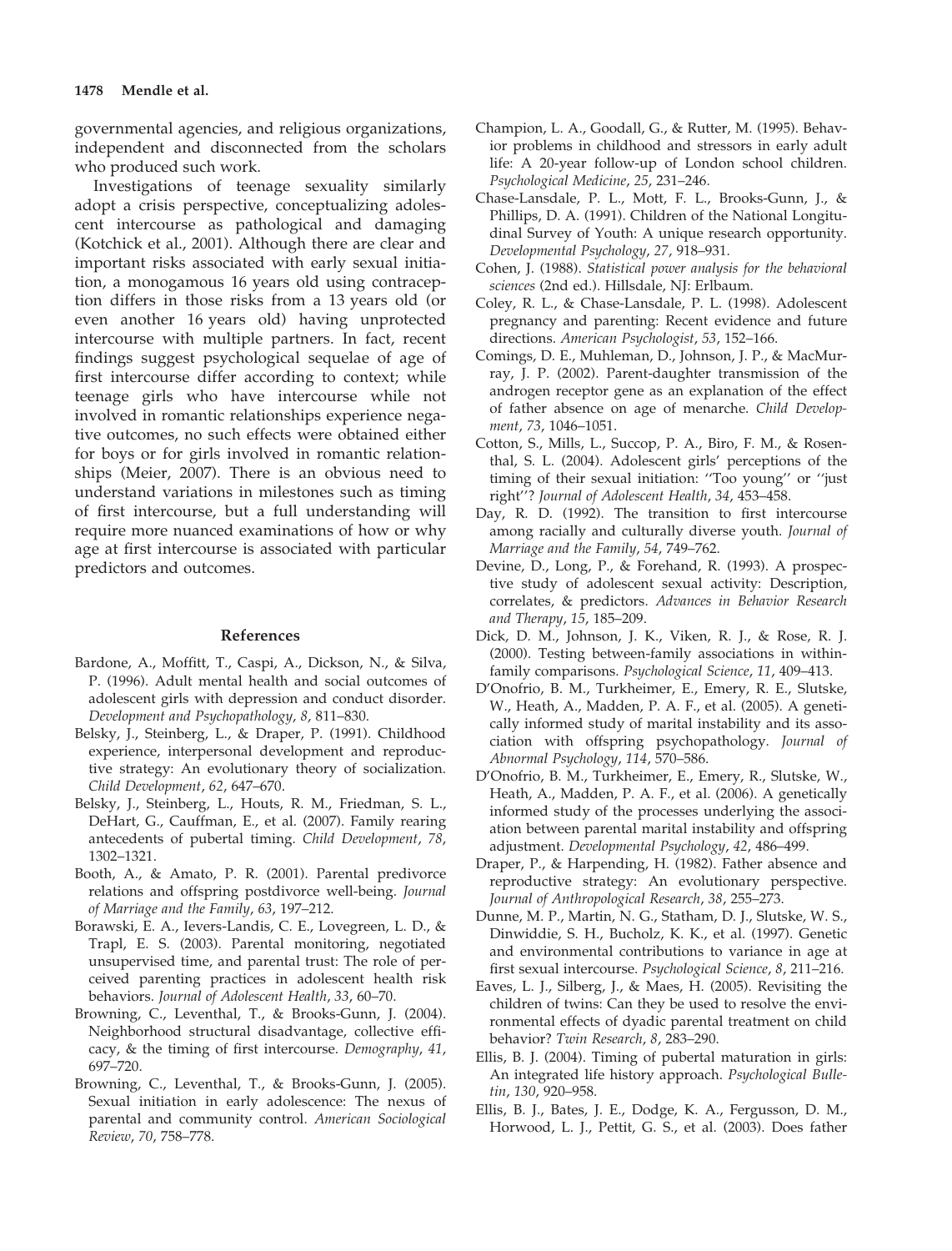absence place daughters at special risk for early sexual activity and teenage pregnancy? Child Development, 74, 801–821.

- Ellis, B. J., & Garber, J. (2000). Psychosocial antecedents of variation in girls' pubertal timing: Maternal depression, stepfather presence, and marital and family stress. Child Development, 71, 485–501.
- Emery, R. E., Waldron, M., Kitzmann, K. M., & Aaron, J. (1999). Delinquent behavior, future divorce or nonmarital childbearing, & externalizing behavior among offspring: A 14-year prospective study. Journal of Family Psychology, 13, 568–579.
- Falconer, D. S. (1981). Introduction to quantitative genetics. New York: Longman.
- Fergusson, D. M., & Woodward, L. J. (2000). Teenage pregnancy and female educational underachievement: A prospective study of a New Zealand birth cohort. Journal of Marriage and the Family, 62, 147–161.
- Gee, C. B., & Rhodes, J. E. (2003). Adolescent mothers' relationship with their children's biological fathers: Social support, social strain and relationship continuity. Journal of Family Psychology, 17, 370–383.
- Gelman, A., Carlin, J. B., Stern, H. S., & Rubin, D. B. (2003). Bayesian data analysis (2nd ed.). Boca Raton, FL: CRC Press.
- Geman, S., & Geman, D. (1984). Stochastic relaxation, Gibbs distributions, and the Bayesian restoration of images. IEEE Transactions on Pattern Analysis and Machine Intelligence, 6, 721–741.
- Gillmore, M. R., Lewis, S. M., Lohr, M. J., Spencer, M. S., & White, R. D. (1997). Repeat pregnancies among adolescent mothers. Journal of Marriage and the Family, 59, 536–550.
- Gottesman, I. I., & Bertelsen, A. (1989). Confirming unexpressed genotypes for schizophrenia. Archives of General Psychiatry, 46, 867–872.
- Harden, K. P., Hill, J. E., Turkheimer, E., & Emery, R. E. (2008). Gene–environment correlation and interaction in peer effect on adolescent alcohol and tobacco use. Behavior Genetics, 38, 339–347.
- Harden, K. P., Lynch, S. K., Turkheimer, E., Emery, R. E., Slutske, W. S., Waldron, M. D., et al. (2007). A behavior genetic investigation of adolescent motherhood and offspring mental health problems. Journal of Abnormal Psychology, 116, 667–683.
- Harden, K. P., Turkheimer, E., Emery, R. E., D'Onofrio, B. M., Slutske, W., Heath, A., et al. (2006). Marital conflict and conduct disorder in children-of-twins. Child Development, 78, 1–18.
- Hardy, J. B., Astone, N. M., Brooks-Gunn, J., Shapiro, S., & Miller, T. L. (1998). Like mother, like child: Intergenerational patterns of age at first birth and associations with childhood and adolescent characteristics and adult outcomes in the second generation. Developmental Psychology, 34, 1220–1232.
- Hetherington, E. M. (1972). Effects of father absence on personality development in adolescent daughters. Developmental Psychology, 7, 313–326.
- Hogan, D. P., & Kitagawa, E. M. (1985). The impact of social status, family structure, & neighborhood on the fertility of black adolescent. American Journal of Sociology, 90, 825–855.
- Huebner, A. J., & Howell, L. W. (2003). Examining the relationship between adolescent sexual risk-taking and perceptions of monitoring, communication, & parenting styles. Journal of Adolescent Health, 33, 71–78.
- Jacob, T., Waterman, B., Heath, A., True, W., Bucholz, K. K., Haber, R., et al. (2003). Genetic and environmental effects on offspring alcoholism: New insights using an offspring-of-twins design. Archives of General Psychiatry, 60, 1265–1272.
- Jaffee, S. R., Moffitt, T. E., Caspi, A., & Taylor, A. (2003). Life with (or without) father: The benefits of living with two biological parents depend on the father's antisocial behavior. Child Development, 74, 109–126.
- Jessor, R., & Jessor, S. L. (1977). Problem behavior and psychosocial development: A longitudinal study of youth. New York: Academic Press.
- Jorm, A. F., Christensen, H., Rodgers, B., Jacomb, P. A., & Easteal, S. (2004). Association of adverse childhood experiences, age of menarche and adult reproductive behavior: Does the androgen receptor gene play a role? American Journal of Medical Genetics Part B: Neuropsychiatric Genetics, 125B, 105–111.
- Kiernan, K. E., & Hobcraft, J. (1997). Parental divorce during childhood: Age at first intercourse, partnership and parenthood. Population Studies, 51, 41–55.
- Kohler, H., Rodgers, J. L., & Christensen, K. (2002). Between nature and nurture: The shifting determinants of female fertility in Danish twin cohorts. Social Biology, 49, 218–248.
- Kotchick, B. A., Shaffer, A., Forehand, R., & Miller, K. S. (2001). Adolescent sexual risk behavior: A multi-system perspective. Clinical Psychology Review, 21, 493–519.
- Lahey, B. B., Van Hulle, C. A., & Waldman, I. D. (2006). Testing descriptive hypotheses regarding sex differencecs in the development of conduct problems and delinquency. Journal of Abnormal Child Psychology, 34, 737–755.
- Lynch, S. K., Turkheimer, E., D'Onofrio, B. M., Mendle, J., Emery, R. E., Slutske, W., et al. (2006). A genetically informed study of the association between harsh punishment and offspring behavioral problems. Journal of Family Psychology, 20, 190–198.
- Mandara, J., Murray, C., & Bangi, A. K. (2003). Predictors of African American adolescent sexuality: An ecological framework. Journal of Black Psychology, 29, 337–356.
- McLanahan, S. S. (1999). Father absence and the welfare of children. In E. M. Hetherington (Ed.), Coping with divorce, single parenting, and remarriage (pp. 117–145). Mahwah, NJ: Erlbaum.
- Meier, A. M. (2007). Adolescent first sex and subsequent mental health. American Journal of Sociology, 112, 1811– 1847.
- Mendle, J., Turkheimer, E., D'Onofrio, B. M., Lynch, S. K., Emery, R. E., Slutske, W., et al. (2006). Family